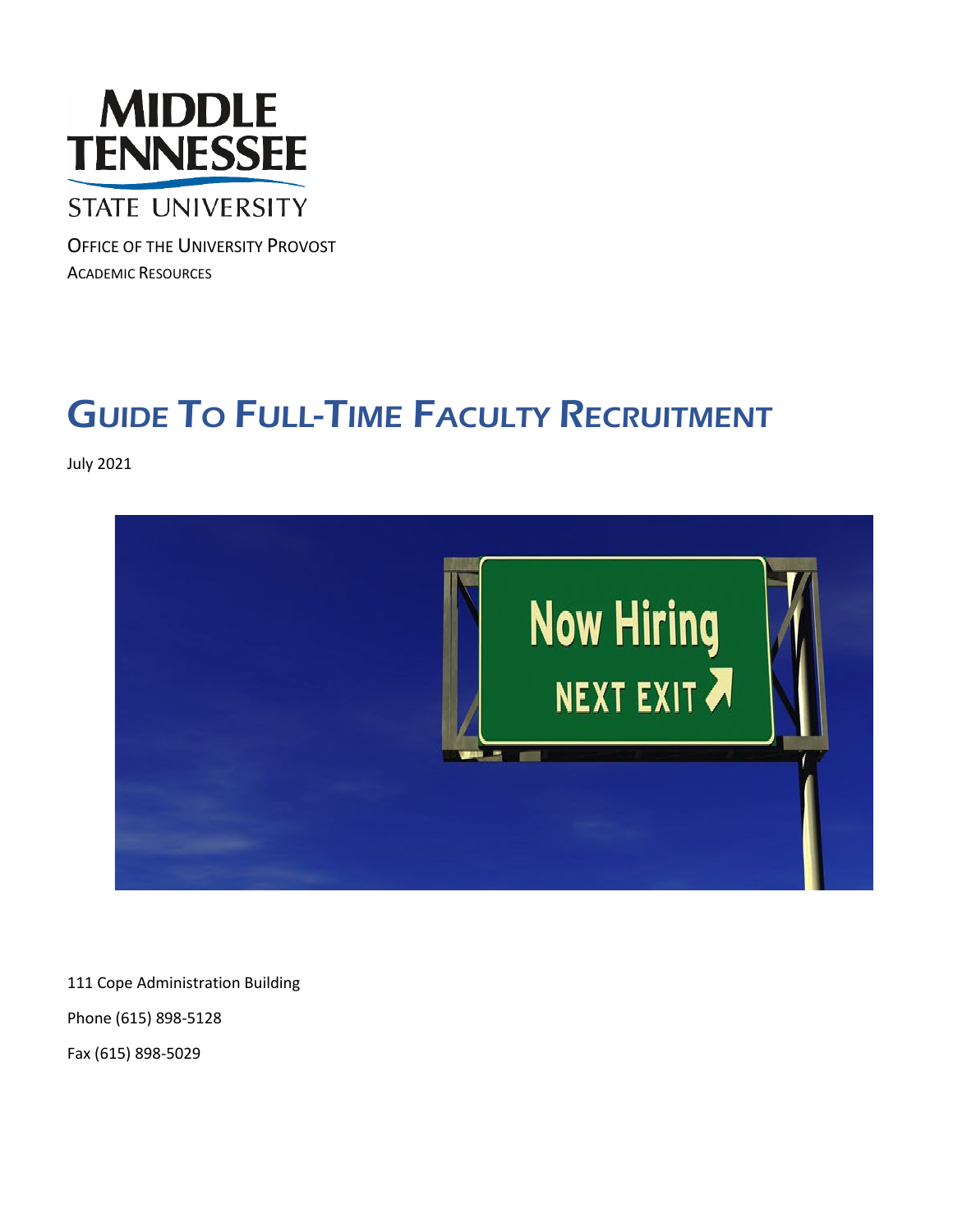## **Finding Faculty in a Competitive Market**

On behalf of Academic Resources, I would like to share this recruitment guide produced in our office.

It's evident we are continuing to see Nashville and its surrounding areas grow at an amazing pace garnering national recognition. Likewise, Murfreesboro has been recognized as #19 by *Money* magazine in their 2018 Best Places to Live in America issue. As a result, we have the unique advantage of being in one of the most highly desired areas of the country. More specific to our campus, MTSU was named in The Princeton Review's 2020 "Best 385 Colleges."

Supporting our colleges and academic departments is very important to the Academic Resources staff. We hope this guide will provide useful information for HR liaisons, search committee participants, and hiring officials translating into successful faculty recruitment and hiring.

Please spend time reviewing this guide and use it to strengthen your skills and efforts toward recruitment resulting in the selection of colleagues who will enjoy longevity and success in their career at MTSU while bringing with them significant value toward the success of our students and your departments.

Good luck with your search!

Becky Cole Associate Provost for Academic Administration and Resources Middle Tennessee State University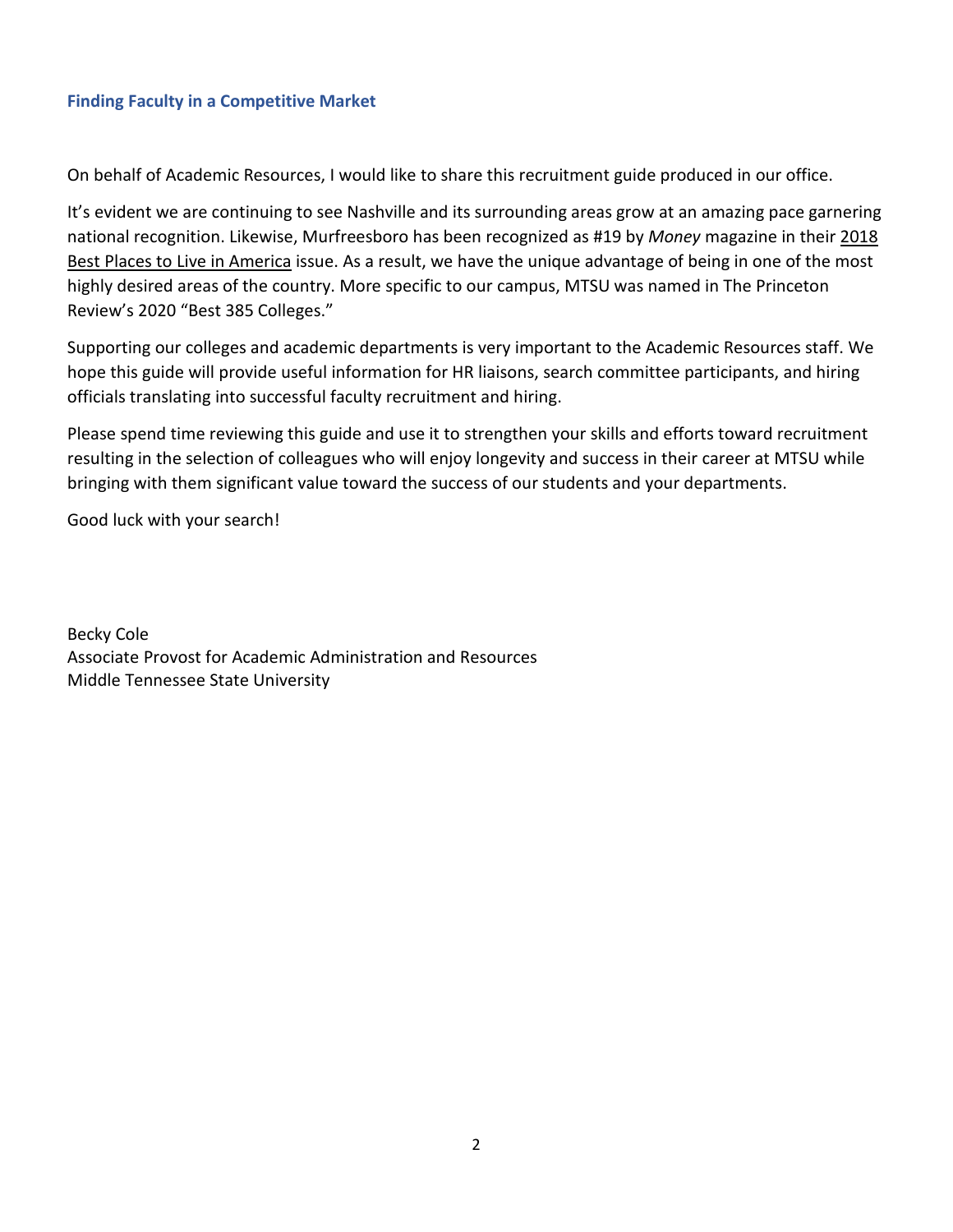# **TABLE OF CONTENTS**

# Selecting the newest in our community of scholars!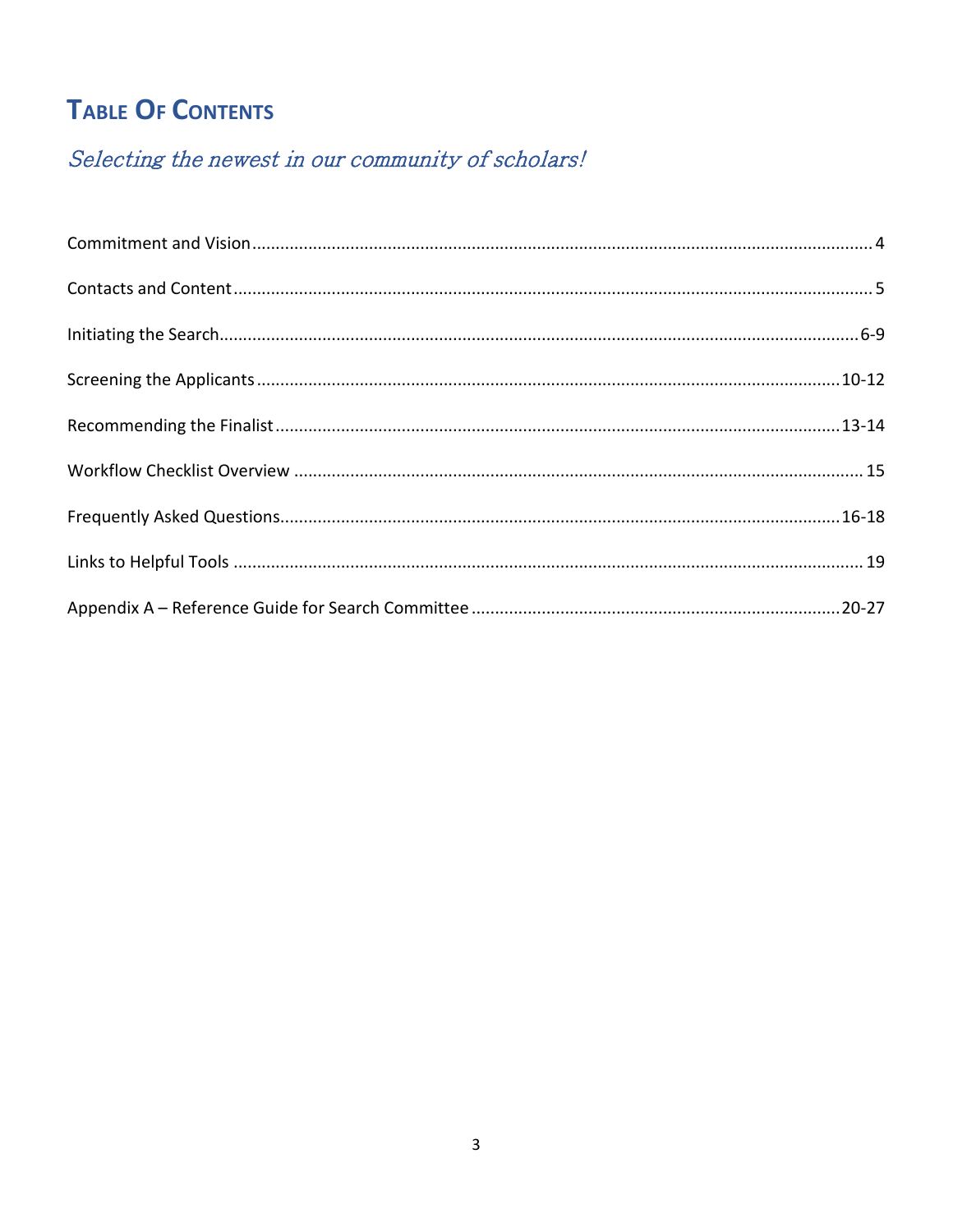#### <span id="page-3-0"></span>**COMMITMENT AND VISION**

We seek candidates who are committed to innovative teaching, robust research/creative activity, and meaningful service. We also seek to attract a culturally and academically diverse faculty who value working with a diverse student body.

The Office of Institutional Equity and Compliance (IEC) at Middle Tennessee State University (MTSU) is committed to a diverse and inclusive work and learning environment. We fully embrace, value, and respect the backgrounds, cultures, identities, and experiences of our students, faculty, staff, visitors, and all who partner or do business with MTSU. Our vision is to foster a culture of inclusive excellence through our diverse people, philosophies, and perspectives in order to advance MTSU as a national leader that leverages diversity to achieve its goals.

In accordance with the policy statement and letter of commitment from the President, set forth in Section I of the Affirmative Action Plan, MTSU shall not engage in practices that would discriminate against any individual or group for reasons of race, sex, sexual orientation or gender identity, age, color, religion, ethnic or national origin, disability status, or status as a covered veteran. MTSU specifically finds that diversity of students, faculty, administrators and staff is a crucial element of the educational process and reaffirms its commitment to enhancing education through affirmative action to increase diversity at all levels.

- **EQUAL OPPORTUNITY POLICY (Policy 21)** <https://www.mtsu.edu/policies/governance-and-compliance/021.php> **NONDISCRIMINATION POLICY (Policies 25, 26 and 27)**  <https://www.mtsu.edu/policies/governance-and-compliance/025.php> <https://www.mtsu.edu/policies/governance-and-compliance/026.php> <https://www.mtsu.edu/policies/governance-and-compliance/027.php>
- **NEPOTISM POLICY (Policy 816)** <https://www.mtsu.edu/policies/personnel/816.php>
- **ENGLISH PROFICIENCY POLICY – FACULTY (Policy 207)** <https://www.mtsu.edu/policies/academic-affairs-institution-and-faculty/207.php>
- **IMMIGRATION REFORM AND CONTROL ACT OF 1986**
- **EMPLOYMENT ELIGIBILITY VERIFICATION (USCIS, Form I-9)**

The University will achieve greater academic distinction through innovation, a celebration of diversity, and a heightened sense of active engagement.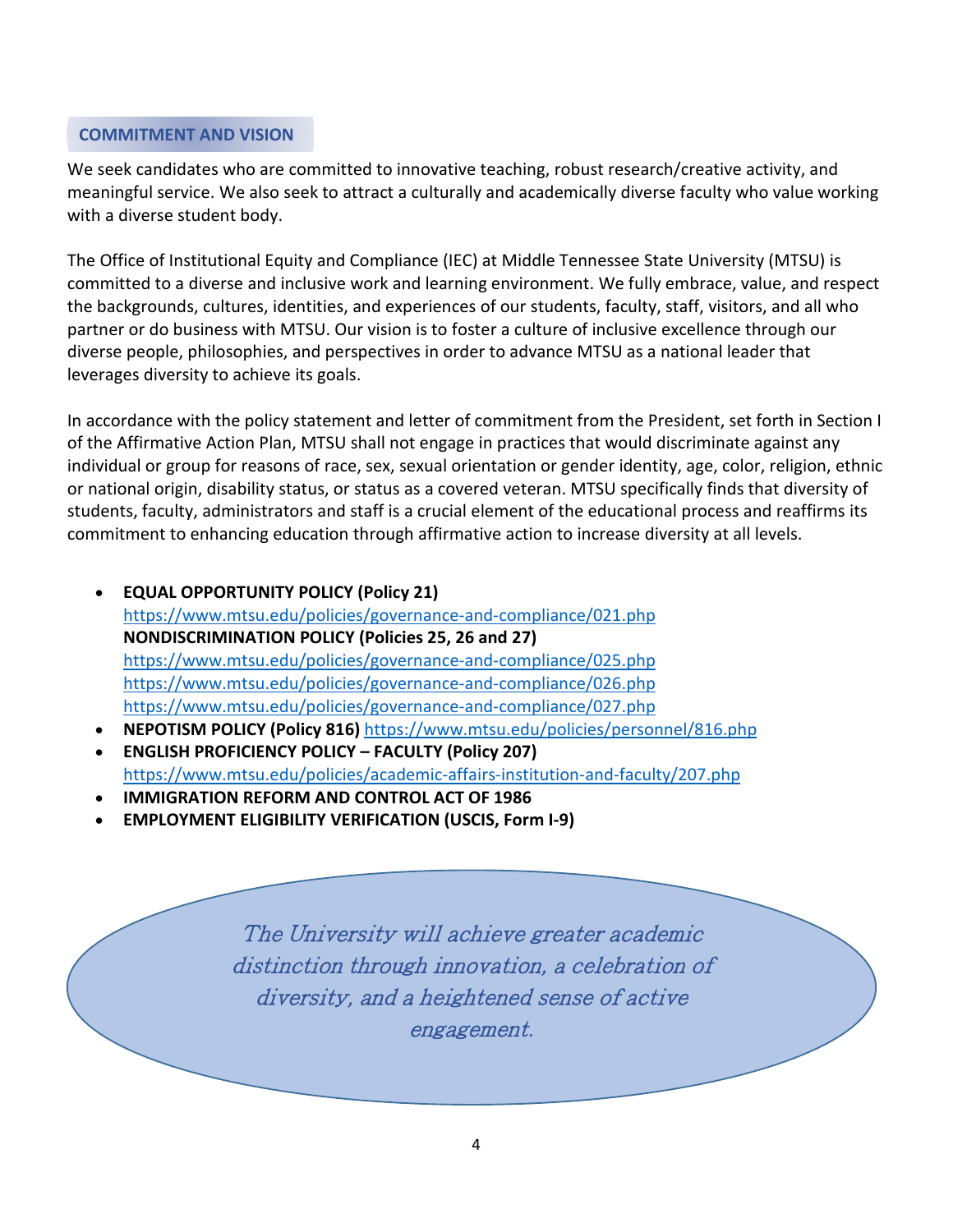# <span id="page-4-0"></span>**CONTACTS AND CONTENT**

The Faculty Recruitment Specialist can respond to your suggestions or questions during this process.

**Phone: (615) 898-5128 Email: Mitzi.Dunkley@mtsu.edu**

If you find an area in this guide that is unclear, please let us know so that we can provide better directions.



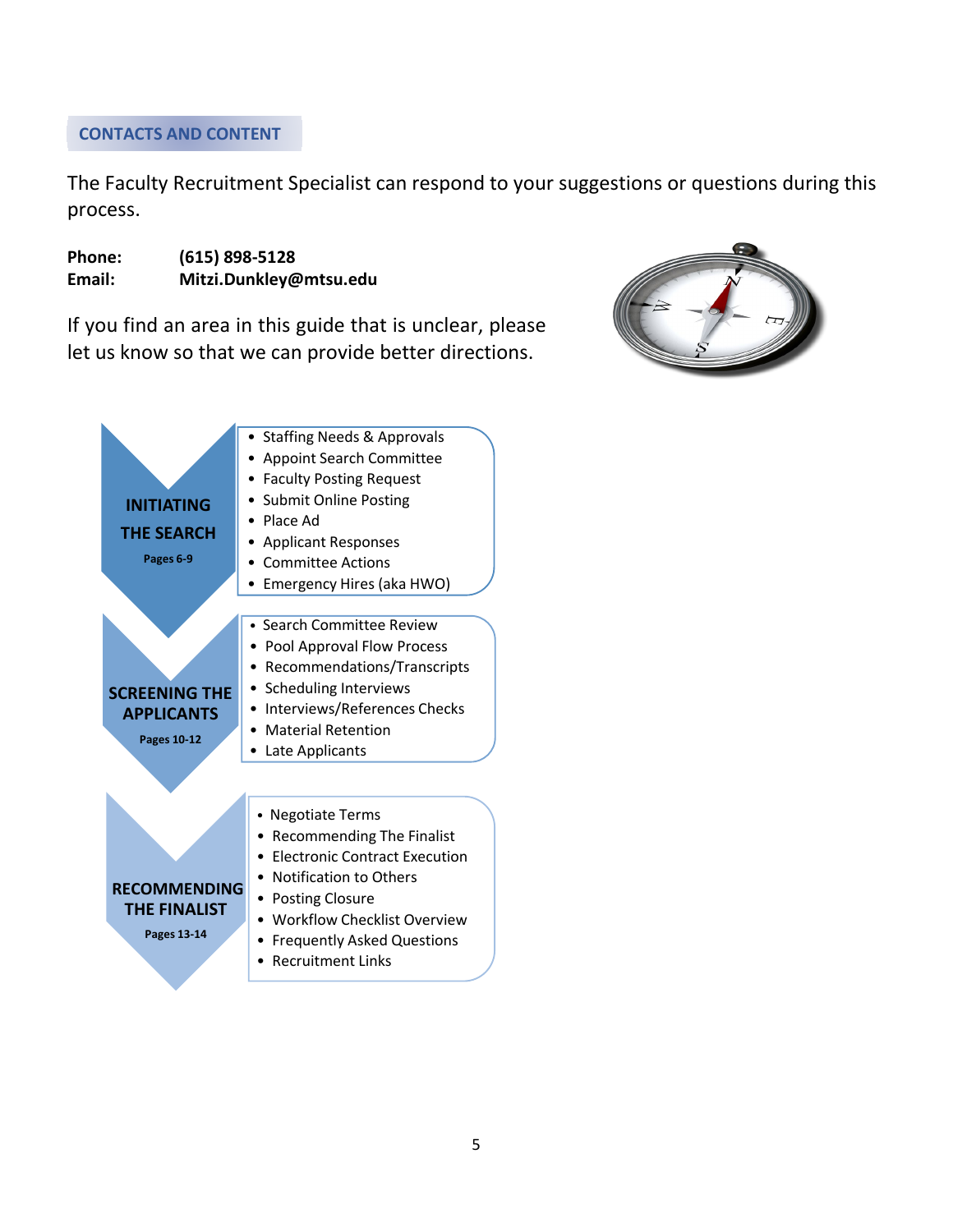#### <span id="page-5-0"></span>**INITIATING THE SEARCH**

**STAFFING NEEDS AND APPROVALS** are determined by reviewing division/department staffing needs and affirmative action goals and should include discussion of these goals with the Office of Institutional Equity & Compliance (IE&C). This is also a time to consider the future plans of the department. The Dean and Department Chair should have a vision of the department's needs for the future, and the recruiting should be in harmony with those goals.

Departments/Colleges wishing to hire a full-time faculty position must first obtain Provost approval to fill the position.

Academic Affairs is now using the Academic Performance Solutions software platform and an associated Faculty Line Request Template to consider requests to advertise replacement or new faculty positions: [\(https://www.mtsu.edu/provost/recruit\\_documents/Faculty\\_Line\\_Request\\_Form-AY2020-21.xlsx\)](https://www.mtsu.edu/provost/recruit_documents/Faculty_Line_Request_Form-AY2020-21.xlsx)

Academic Affairs follows a fall recruitment initiative schedule for tenure-track faculty positions, as well as most open-ended clinical/research track appointments. The Provost Optimal Recruitment Timeline is provided each year detailing the expected schedule for the fall recruitment cycle. Full-time lecturer recruitment initiatives occur in the spring and are preceded by provision of each department's "color chart" detailing reappointment year status as well as Provost approval of positions to be filled.

> By March 15 of each year, requests to fill existing or new faculty lines during the fall initiative originate at the department level, with the chair completing the Faculty Line Request form in consultation with the dean. The dean evaluates the submissions and provides a college ranking for all requests in the college. The provost, in collaboration with department chairs and deans, makes decisions on positions approved to be searched for the next academic year. Emergency hires (expected to be the exception – not the rule) will require provost approval as well as approval from the Office of Institutional Equity and Compliance. Requests falling outside the approval time period will be handled on a case by case basis.

**PROVIDE POSTING DETAILS** using identified needs and, if time permits, consider advice of search committee. Be sure to include job description, required education, required experience (if any), licensure and certifications (if any), and other desirables (if any) as well as advertising source(s).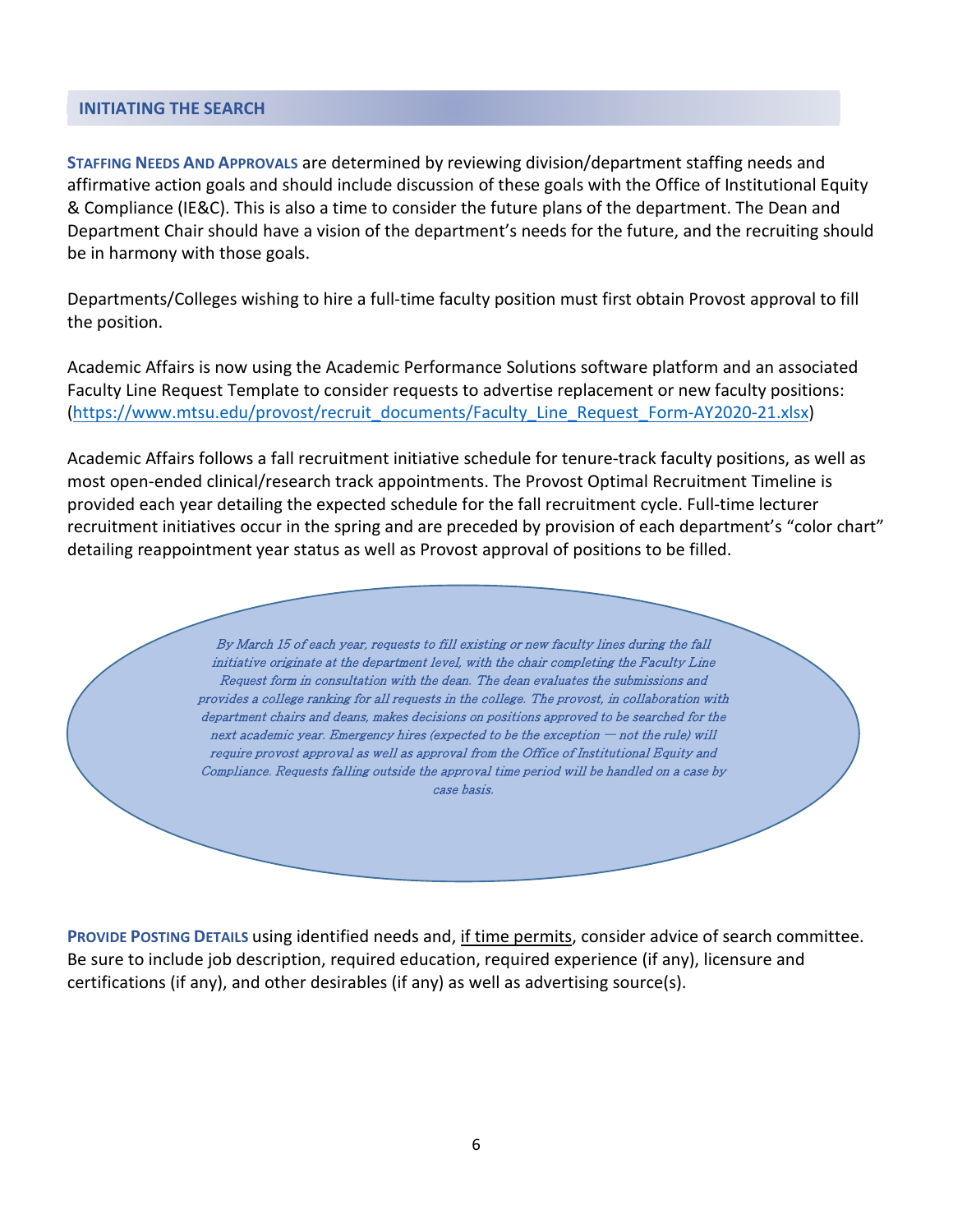AT THIS TIME, departments **WILL NOT** create a Job Card (aka "faculty posting") within the PageUp hiring system due to possible confusion with the Administrative/Classified process. Instead, once you have obtained the required approvals referenced above to search a faculty position, please navigate to and complete the Academic Resources Faculty Posting Request dynamic form found at:

[https://itdwebapps.mtsu.edu/DFPassThrough/DFCasAuth?TargetResource=https%3a%2f%2fdynamicforms.ngweb](https://itdwebapps.mtsu.edu/DFPassThrough/DFCasAuth?TargetResource=https%3a%2f%2fdynamicforms.ngwebsolutions.com%2fSubmit%2fStart%2fa55a4ceb-90c4-4135-acb2-0d2020e6b6c7) [solutions.com%2fSubmit%2fStart%2fa55a4ceb-90c4-4135-acb2-0d2020e6b6c7](https://itdwebapps.mtsu.edu/DFPassThrough/DFCasAuth?TargetResource=https%3a%2f%2fdynamicforms.ngwebsolutions.com%2fSubmit%2fStart%2fa55a4ceb-90c4-4135-acb2-0d2020e6b6c7)

Completion and submittal of this form initiates provision of all necessary information and approvals needed by the Faculty Recruitment Specialist to create your faculty posting for you within the PageUp hiring system. All information specific to your posting must be provided within the form. All required areas are denoted with an asterisk (\*). Sections not being required for your position (e.g. Required Experience, Licensure, Certification and or Registration) may be left blank when not needed for the posting.

The posting may contain more than one position approved to post as long as each position has the same job description and requirements to apply. Follow user directions for the online hiring system in order to submit and obtain all necessary approvals in the system.

**PLACE AD:** At least one discipline-specific ad source identified by the hiring department is required for tenure-track postings. Departments will be responsible for placing that discipline-specific ad and covering cost (if any). Academic Affairs will post ads in other required advertising sources, including sources contracted for our efforts toward diversity outreach.

> If tenure-track postings are out of the recruitment cycle, Department Chairs or Deans are responsible for placing and paying for ALL required outside ad sources.

Be sure to provide the Faculty Recruitment Specialist any/all outside ad sources so the Recruitment Plan on the posting can be updated. Ad requirements and copy to all outside sources **must be** consistent with online posting. Academic Affairs will place ads in the established centralized recruitment list of sources during the recruitment initiatives.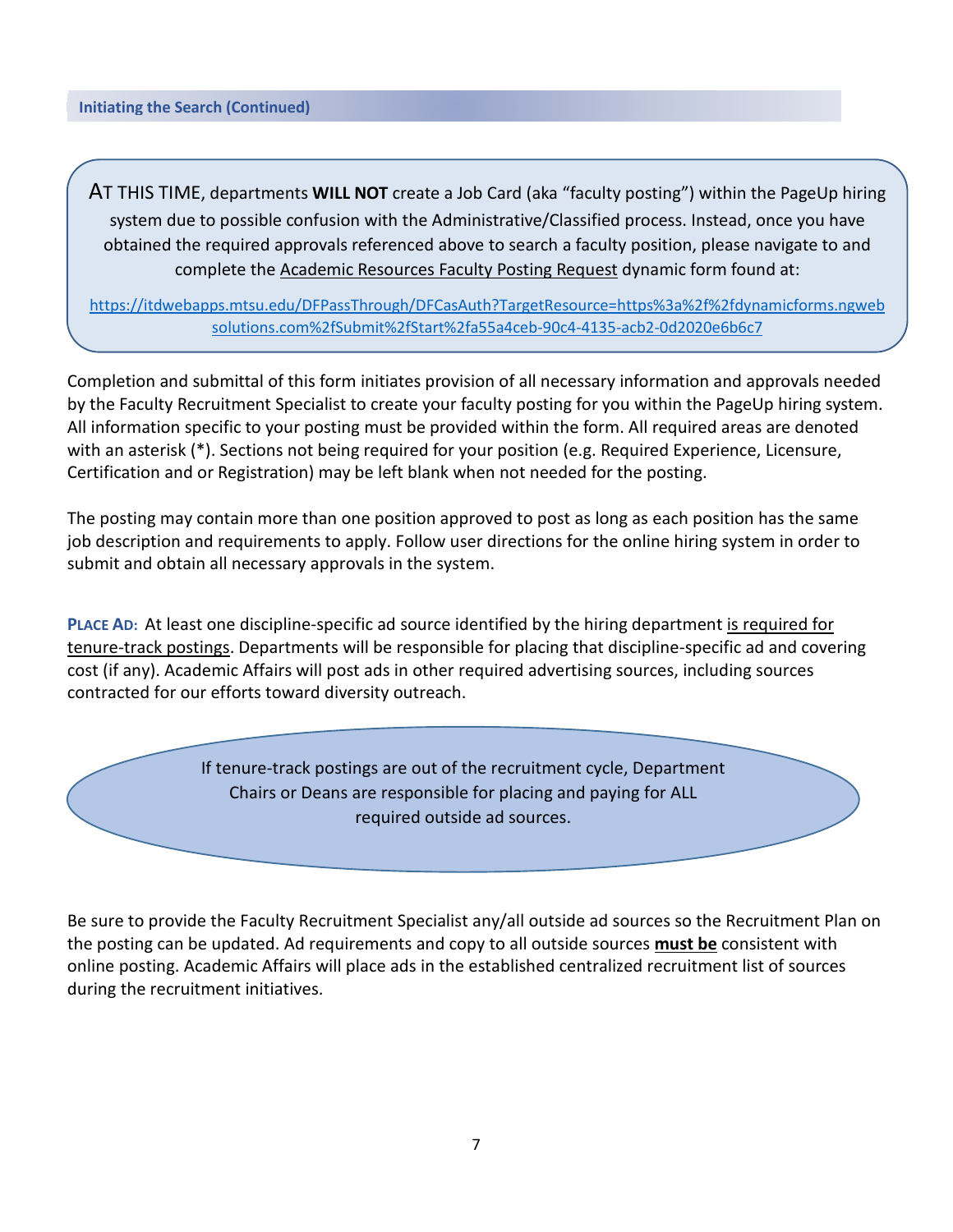**Initiating the Search (Continued)**

**\*\*NOTE:** Do not publish your outside advertisement before the job posting becomes active on our hiring site.

If you do, potential applicants who may visit our site will not be able to find the posting.

Tenure-Track postings are nationally searched and require a 30-day posting period. All other full-time temporary (nontenurable) faculty postings require a twoweek posting period.

**APPOINT SEARCH COMMITTEE** (minimum of three members), identify chair person, and adhere to gender and government recognized, ethnic minority representation. When required, diversity needs can be met through other departments or a professional community member outside the campus (Guest Users).

# Faculty serving as a Search Committee Member….

| Should decline serving if<br>considering application to the<br>posting.                                                   | Must recuse themselves before<br>the Review Date if interested in<br>applying.                                 | Should reveal any relationship<br>with an applicant.                                                                        |
|---------------------------------------------------------------------------------------------------------------------------|----------------------------------------------------------------------------------------------------------------|-----------------------------------------------------------------------------------------------------------------------------|
| May not provide letters of<br>recommendation for candidates<br>in the search<br>(Includes Dept. Chair & Dean as<br>well). | Recusal required if conflicts of<br>interest exist (i.e., professional,<br>personal, or financial).            | Should be tenured or tenure-<br>track faculty. Temporary faculty,<br>adjunct faculty, students, and<br>staff may not serve. |
| May assist in creation of<br>advertising; however, outside ad<br>source copy may not differ from<br>posting.              | Consider discipline-related<br>journal, professional<br>associations, or colleagues for<br>outside ad sources. | Participate in a Recruitment<br>Roundtable session to assure<br>being up-to-date with process<br>and regulations.           |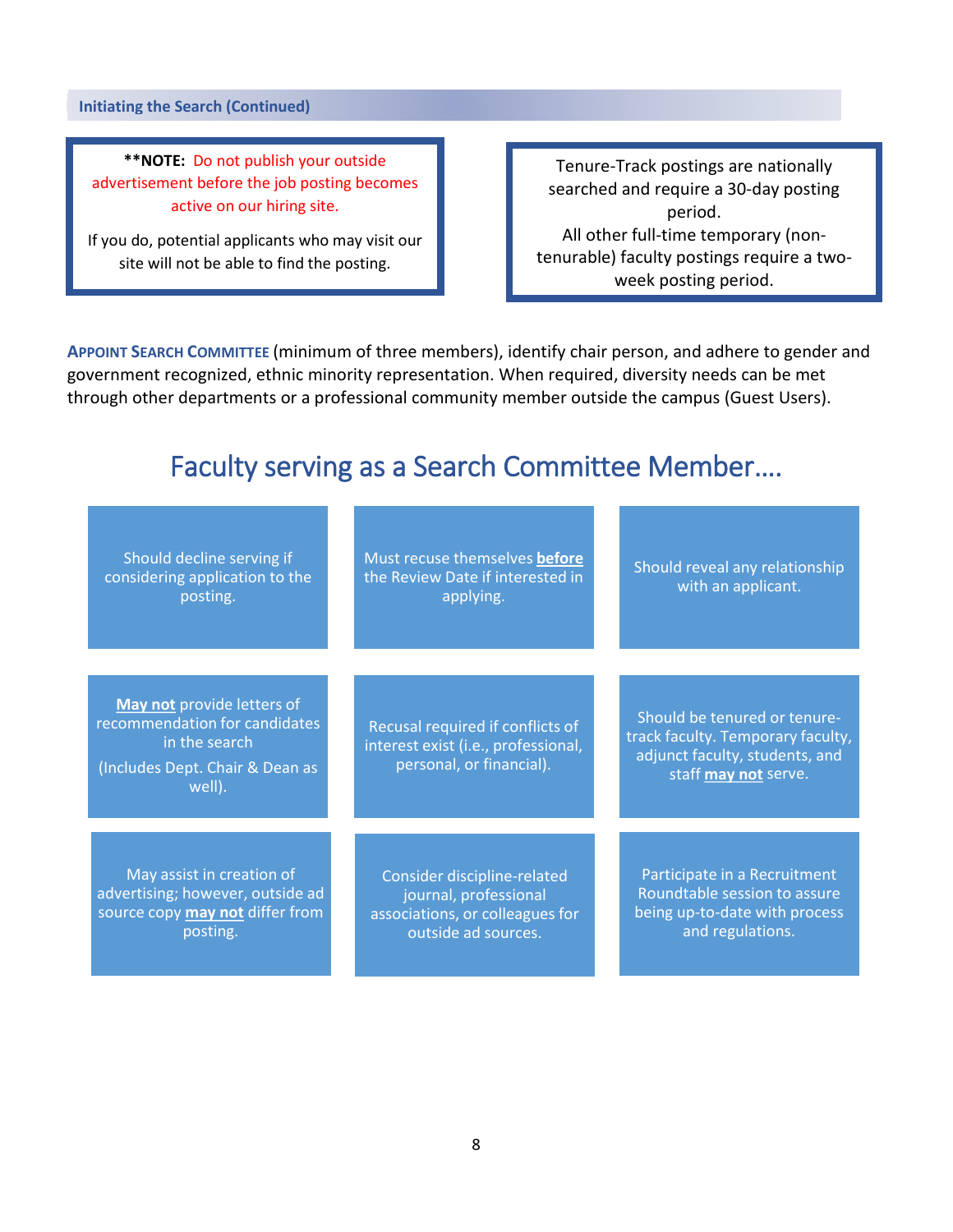# Search Committee Member Actions should include….

**Participation in Faculty Recruitment Roundtables to be assured of up-to-date guidelines**

**Recruitment roundtable sessions offered during the academic year.**

**Schedule meetings and determine deadlines for completing the screening process/recommendations**

**Discuss criteria to be used during screening (must adhere to posted requirements/desirables**)

**Closely follow Optimal Recruitment Timeline schedules for tenure-track hiring** 

**APPLICANT RESPONSES:** Department Chairs may follow-up to see if applicants are applying by logging into the online posting periodically during the posting period to note the number of applicants. If there is little/no applicant response, please contact our office to discuss additional advertising. Department Chairs **should not** review applicant's materials prior to the committee release review.

> **EMERGENCY HIRES** without a search **(HWO)** require approval from the Provost and IE&C along with Request for Waiver of Search Procedures <https://www.mtsu.edu/provost/forms/WaiverofSearchProcessRequest.pdf>

Please also provide all items listed on the checklist [https://www.mtsu.edu/provost/recruit\\_documents/hiring\\_paper.pdf](https://www.mtsu.edu/provost/recruit_documents/hiring_paper.pdf)

Be sure to submit a request to initiate a background report using <https://www.mtsu.edu/provost/forms/BackgroundADJandHWOOnly.pdf>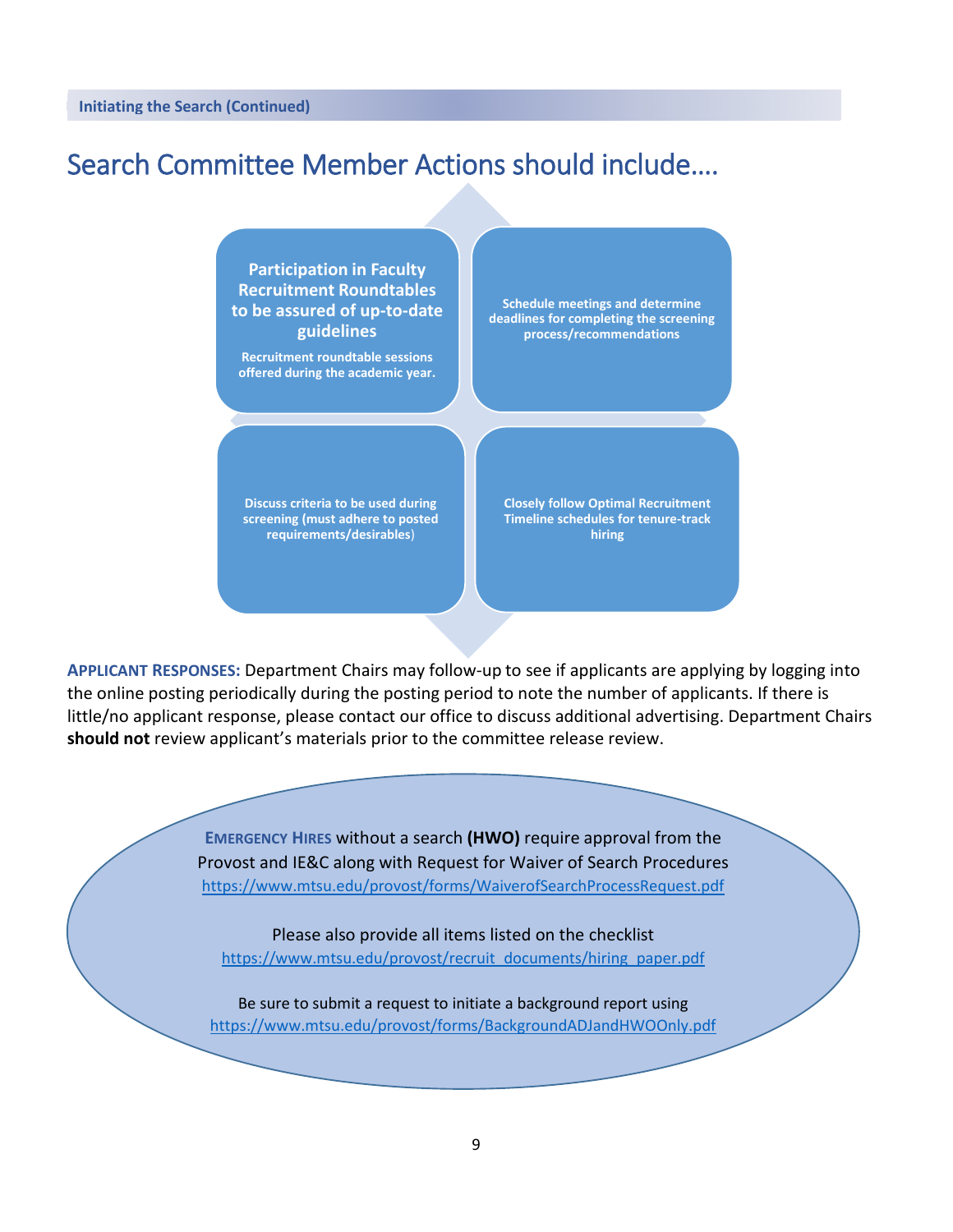#### <span id="page-9-0"></span>**SCREENING THE APPLICANTS CONSUMITION CONSUMING THE APPENDIX A**

**SEARCH COMMITTEE REVIEW:** Members will not be able to review applicants until they receive email notifications the applicants have been released as the assigned Review Date arrives. The email will provide a link to access the applicants/materials as well as a link to the Selection Criteria Form each committee member (including Guest members outside the university's employment) will use to perform their individual reviews.

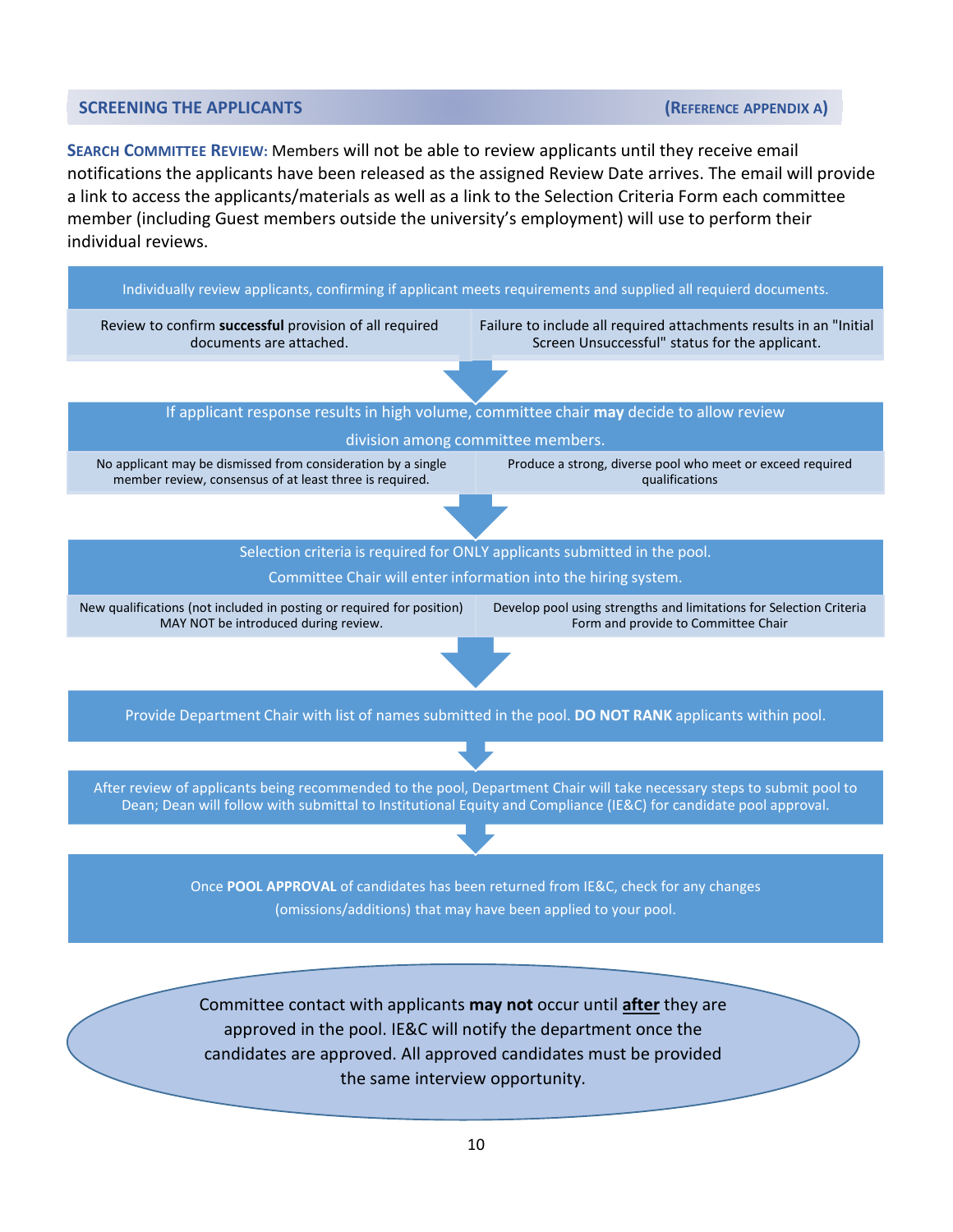#### **Screening the Applicants (Continued)**

**LETTERS OF RECOMMENDATIONS** will be automatically solicited via the online hiring system as soon as the applicant is approved by IE&C as a candidate in the pool. Response letters to the solicitations must be returned via the unique link assigned to each recommender which was provided within their solicitation. Recommendations must be based on professional (not personal) knowledge of the candidate and **should be** current, specific to the posting and external to MTSU whenever possible. General dossier letters are not accepted. Letters **can not** be received from the candidate being recommended.

**SALARY RECOMMENDATIONS** should be initiated by the Department Chair for the candidates being considered as finalists. The fully signed form [\(https://www.mtsu.edu/provost/docs/facsalrec.pdf\)](https://www.mtsu.edu/provost/docs/facsalrec.pdf) along with a hard copy of the CV, should be submitted to Becky Cole for each **finalist** prior to the final interview. Please indicate the date/time of the scheduled interview (top left-hand corner) on the form to help prioritize salary recommendation response times.

**TRANSCRIPTS** for ALL conferred degrees should be requested and must be "official" (**not i**ssued to student)**.**  Finalists who have one or more non-US conferred degrees must have the transcripts both translated into English (if needed) and evaluated by an approved foreign credential verification organization. The list of approved organizations can be found at this link **AND** is at the expense of the candidate: <http://www.naces.org/members.html>

Copies of evaluations performed previously for the finalist to have been accepted into a US institution or program are also acceptable if performed by one of the approved credential verification companies and their former program is agreeable to share the evaluation.

> Legislation from July 1, 2016 (T.C.A. Sec., 49-7-133) requires each institution to publish warnings that misrepresentation of academic credentials constitutes a Class A misdemeanor. The warning is required in the institution catalog, website, AND any contract for employment in a position requiring academic credentials.

**SCHEDULE INTERVIEWS** once you have received the approved pool of candidates from IE&C. If the qualified applicant response to the posting is such that the pool cannot be narrowed to two or three candidates (aka "short-list") for final interviews, the tiered approach (phone, video interview) **should be** used.

*IMPORTANT:* Once you have identified your "short-list" of approved candidates, it is imperative that their workflow state be changed within the PageUp hiring system to "Finalist Interview scheduled." Doing so prompts the system to automatically generate an email to those candidates requesting their provision of official transcripts as well as credential evaluations if/when needed.

*On-campus interviews are required for tenure-track finalists only. All other faculty posting interviews may be conducted via phone and/or video interview.* Committees may elect to use a video interview approach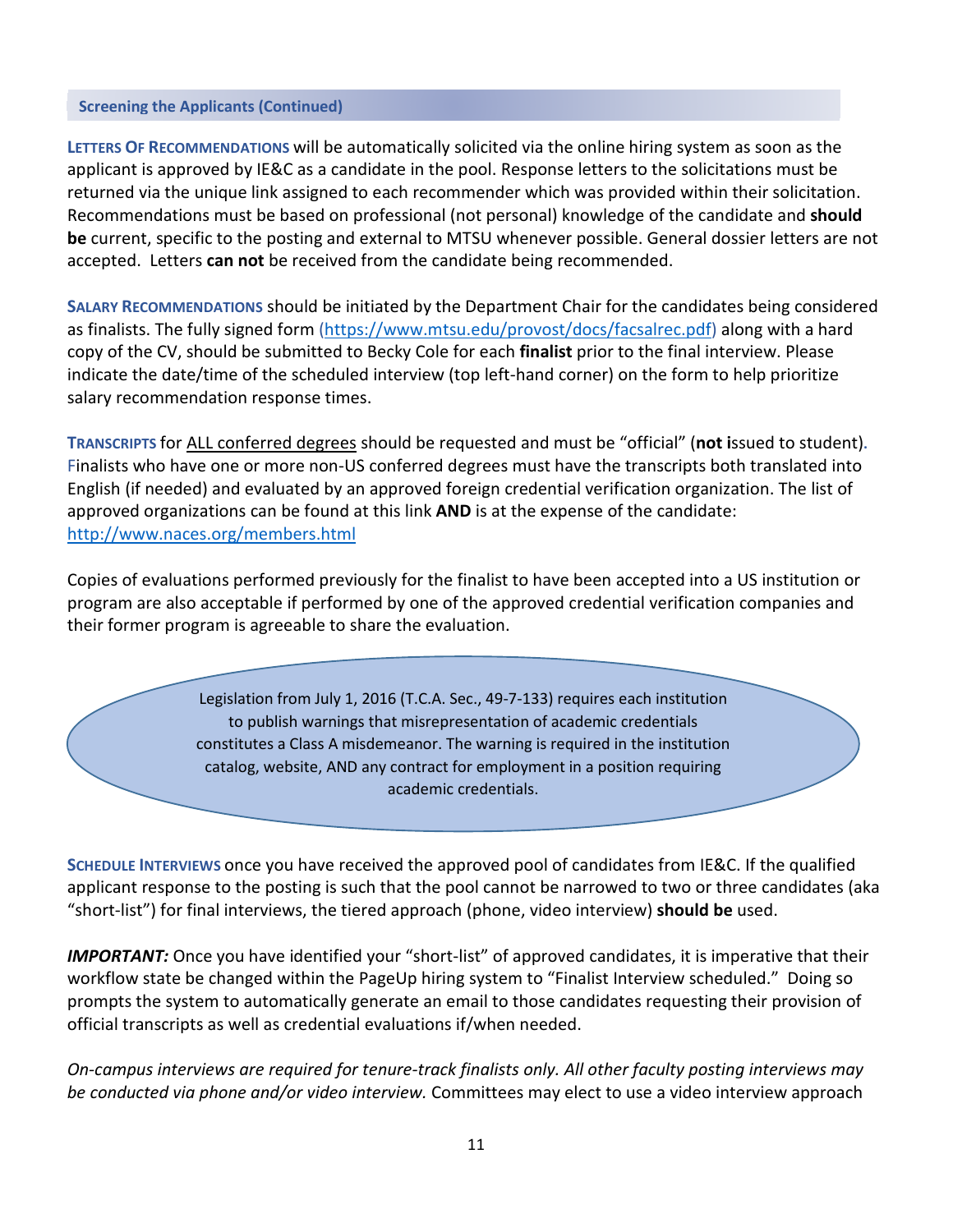#### **Screening the Applicants (Continued)**

with the initial tier; however, candidates may decline a video interview and must be provided the option for a phone interview. All candidates should receive this option and it may not be held against a candidate who desires to decline the video option. Planned audio recording of all phone or video sessions is recommended to allow for the unforeseen times when a committee member may not be able to participate in the "live" interview. Be sure to notify the candidate of any recording of a session.

All candidates must be treated equally and provided the same interview opportunities without exception throughout the interview process – including internal candidates (e.g., phone interviews, same questions posed [followup questions may differ], required lectures/presentations, meals, meetings).

Remember: Searches must remain confidential!! Discussions of candidates shall be limited to committee members or those directly administering in the recruitment process. Internal candidates **may not** be included in departmental provision of other candidates' information nor attend their lectures/presentations.

**INTERVIEWS** Tenure-track on-campus interviews should be conducted by the entire committee being sure to invite the Department Chair and Dean. The Vice Provost for Research should be included in the on-campus interviews to discuss possible research support with the candidate. The Office of Academic Affairs maintains a number of resources to assist search committees with the interview process. Please also reference Appendix A for resources (e.g., appropriate questions to ask or not to ask, legal versus illegal actions to be avoided during the recruitment process).

> Annual Faculty Recruitment Roundtable sessions will be available throughout the academic year. Department chairs and committee members are the front line in our recruitment process and are encouraged to attend in order to remain current with process.

**REFERENCES** are not the same as Letters of Recommendations. (Recommendations are solicited automatically through the hiring system using contact information provided by the applicant during application.) It is vital to check references to limit employer liability and reduce the cost of rehiring/retraining as well as producing authenticity of information provided by the candidate. Candidates should be made aware we will check both listed AND unlisted references. A delay of reference for the candidates' current employer may be honored but *must* **occur prior to the final recommendation for appointment.**

**MATERIAL RETENTION** requires the department to maintain all applications and other materials submitted by applicants, as well as all documents (written/emailed) generated during the search/interview (e.g., committee member notes, presentation evaluations) for a period of five (5) years. Note Policy 129: Records Retention and Disposal of Records [\(https://www.mtsu.edu/policies/general/129.php\)](https://www.mtsu.edu/policies/general/129.php). Materials generated for Departmental Chair searches should be retained within the respective Dean's Office.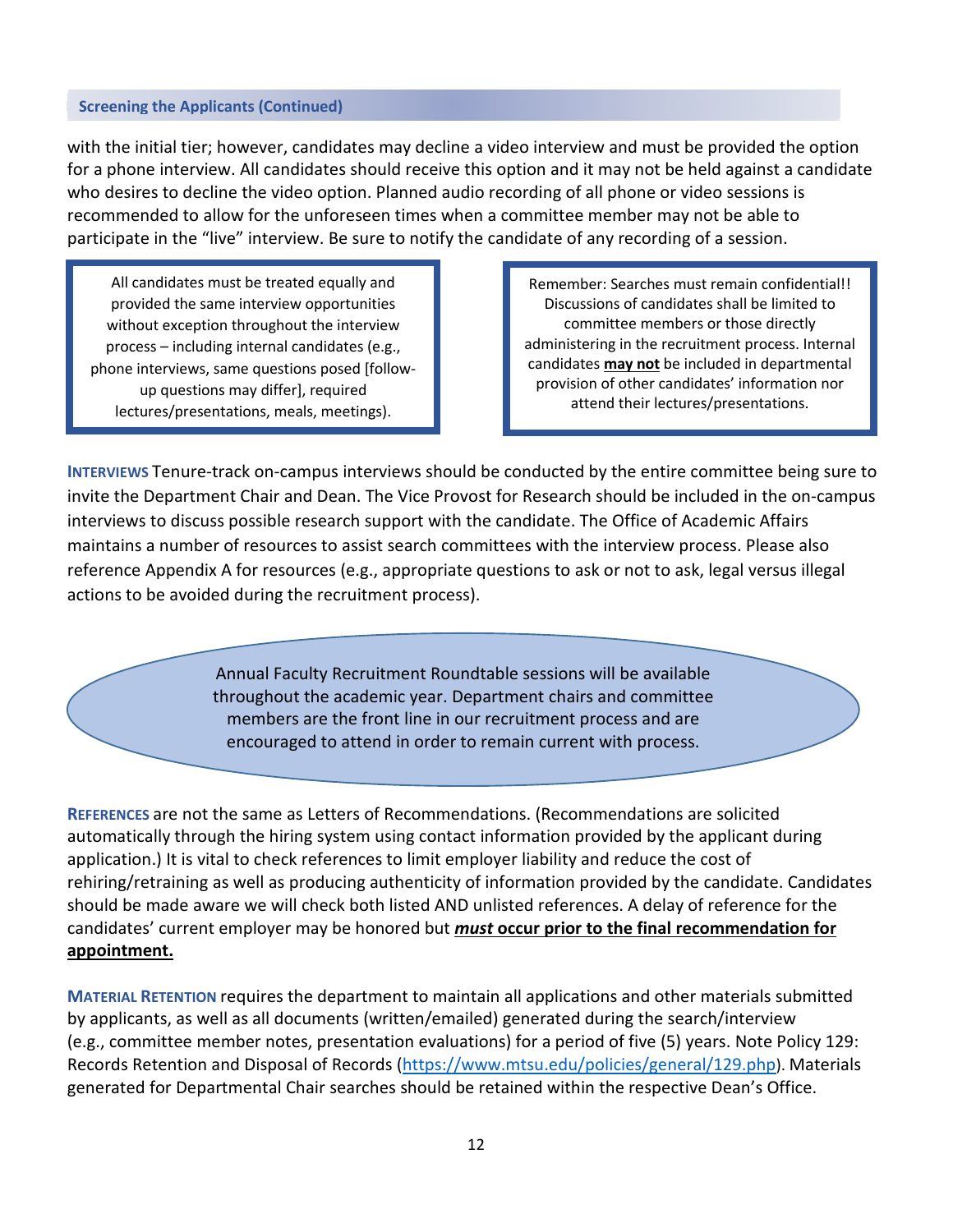# <span id="page-12-0"></span>**RECOMMENDING THE FINALIST**

**NEW/ LATE APPLICANTS** to the posting will continue beyond the initial review release due to our practice of "Open until filled." Committee members will periodically receive released applicants for review and consideration who may be added upon approval from IE&C. To add late applicants to the pool, Selection Criteria using the same criteria for review as was considered with the original pool review is required for submittal to IE&C with the applicant's name noted on the request for late review/consideration/approval.

**NEGOTIATE TERMS** after a finalist has been recommended by the Department Chair and Dean.

| Recommendation                                           | •Department Chair should contact finalist to notify him/her of the<br>recommendation subject to all approvals.<br>. Inform finalist offers can only be made by the University Provost on behalf<br>of the President via the contract.                                                                                                                                                            |
|----------------------------------------------------------|--------------------------------------------------------------------------------------------------------------------------------------------------------------------------------------------------------------------------------------------------------------------------------------------------------------------------------------------------------------------------------------------------|
| Start-Up &<br><b>Negotiations</b><br>(Tenure-Track ONLY) | •Start-Up support can be used as a negotiating tool and may include<br>Equipment, Computer, Supplies/Software, Professional Travel. Credit toward<br>tenure may also be considered.<br>. Provost will provide moving allowance for finalists who qualify (up to \$3,000<br>max, \$5,000 for upper level administrators) and Immigration Sponsorship<br>Expenses when needed (up to \$4,500 max). |
| <b>Start-Up Request</b><br>Form                          | •https://www.mtsu.edu/provost/forms/startupfunds.pdf<br>. Please follow the directions carefully shown on the form and be sure to<br>complete both top and bottom tables as directed. This form is intended for<br>internal use ONLY and should not be provided to the candidate. Obtain ORS<br>approval/signature when funding support is requested and provided.                               |
| Immigration                                              | • MTSU will provide immigration support for the H1B and permanent<br>resident status for tenured/tenure-track faculty ONLY. All requests and<br>supporting documentation are submitted by the department/candidate to<br>Academic Resources who will coordinate the petition processes                                                                                                           |
| <b>Summary of Terms</b>                                  | • Once terms are agreed upon, and start-up support has been obatined and<br>approved, follow-up with an email of written recommedation to your finalist<br>noting negotiated terms and requesting acceptance of terms in writing.                                                                                                                                                                |

**RECOMMENDING FINALIST** is initiated within the electronic hiring system by the Department Chair once the terms for the recommendation are accepted by the finalist. Please be cautious to obtain Dean approval when performing this step in the hiring system. Proper submittal will result in the recommendations prompt for Academic Affairs to initiate the online background check to be completed by the finalist. Meanwhile, as the recommendation is routed through the hiring system, the hiring packet items should be gathered by the department for submittal to the Provost office. **ONLY the Provost**, on behalf of the President, may extend an offer by way of the contract.

*CAUTION: Please use caution when recommending your finalist in the online hiring system being sure to use the correct workflow state titled "Recommend for Hire – Enter Details."*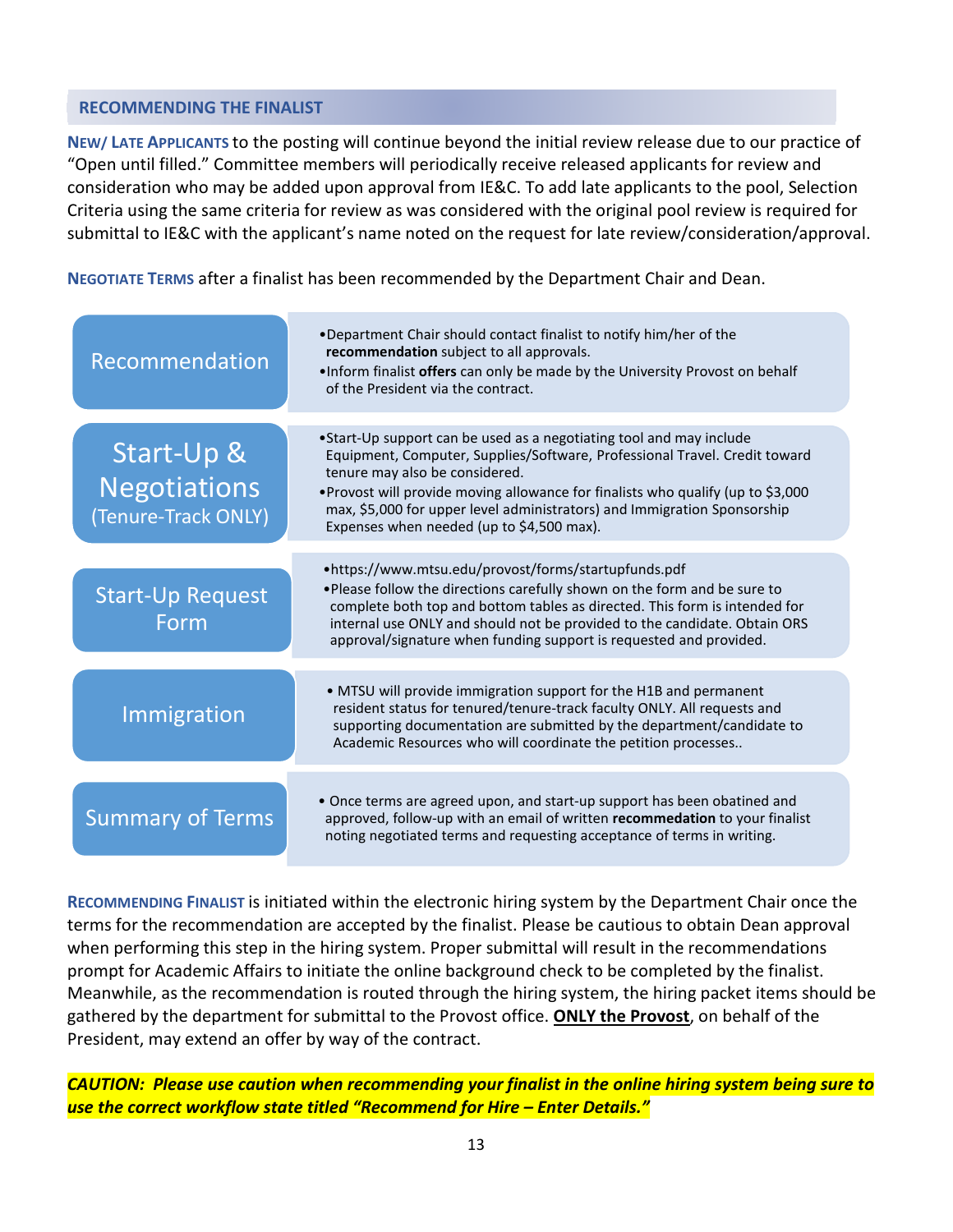**Hiring Recommended Finalist (Continued)**

Please reference [https://www.mtsu.edu/provost/recruit\\_documents/hiring\\_online.pdf](https://www.mtsu.edu/provost/recruit_documents/hiring_online.pdf) for the most current checklist and items required within the packet.

> Hiring packets should not be submitted until complete. Submittal of an incomplete packet will require it be returned to the department for completion and will delay contract execution.

**ELECTRONIC CONTRACT EXECUTION** will initiate within the Provost's Office once all levels of approval are secured and a complete hiring packet has been received. The contract represents the official offer of appointment. After Provost review and approval, contract documents (including moving allowance and/or immigration support when appropriate) will be forwarded electronically for finalist consideration. Once electronic acceptance of the offer has been received from the finalist, Academic Affairs will provide notification of the accepted appointment to the department, college, and the Office of Human Resource Services.

**NOTIFICATION TO OTHERS** not selected for the position(s) will only occur AFTER the electronic offer has been accepted by the finalist and the position is being closed. If the hiring department wants to reach out to finalist interviewed they may do so, but Academic Affairs will review applicants and candidates not selected and change their status as appropriate as the position is closed in the hiring system. The system will automatically issue letters of regret to those not selected at the time of the posting's closing.

> Since notifications to applicants not selected for the position can only be forwarded as the position is closed, committees are encouraged to move forward with selection in a timely manner to allow notifications as soon as possible.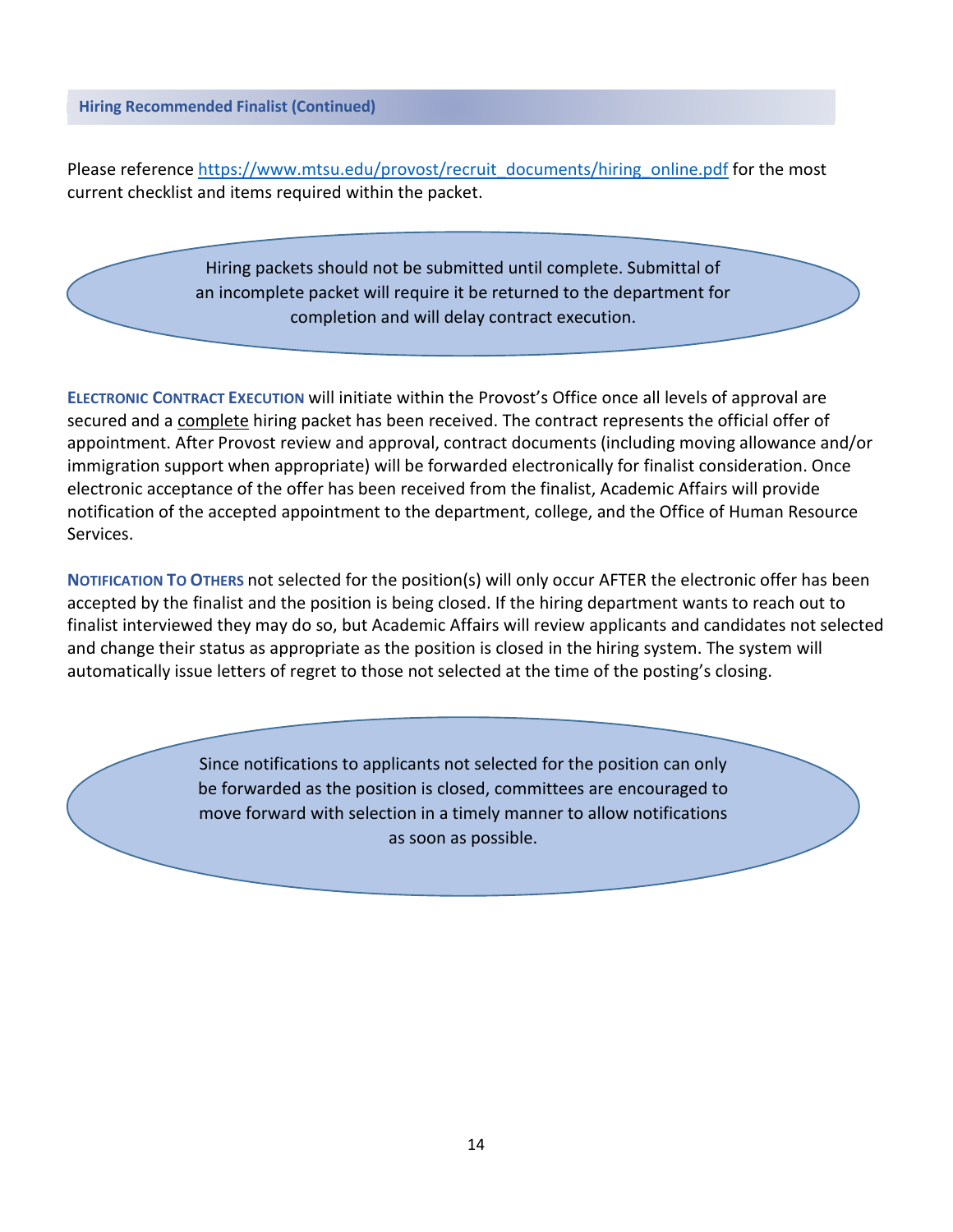# <span id="page-14-0"></span>**WORKFLOW CHECKLIST OVERVIEW**

| Permission to post position must be obtained via Provost/APS                                                                                                                                                                    |  |  |
|---------------------------------------------------------------------------------------------------------------------------------------------------------------------------------------------------------------------------------|--|--|
| Submitter and/or Department Chair prepares details needed for position posting draft - DO NOT add posting directly into PageUp                                                                                                  |  |  |
| Submit posting details on "Full-Time Faculty Posting Detail" dynamic form                                                                                                                                                       |  |  |
| Academic Affairs reviews, edits and posts requisition after achieving Department Chair and Dean approval of posting copy                                                                                                        |  |  |
| Posting Periods Required: 30 days for tenure-track positions; Two (2) weeks for all other full-time temporary faculty                                                                                                           |  |  |
| <b>Review Date Passed</b>                                                                                                                                                                                                       |  |  |
| Search committee is notified applicants are released for review<br>÷,                                                                                                                                                           |  |  |
| Individual committee members conduct reviews of successfully applied online applications using Selection Criteria form                                                                                                          |  |  |
| Committee convenes to discuss/determine pool to be submitted for consideration/approval by IE&C                                                                                                                                 |  |  |
| Search Committee Chair enters collective Selection Criteria in the system for ONLY applicants being recommended in the pool                                                                                                     |  |  |
| Committee Chair provides Department Chair with list of names being recommended in the pool<br>÷,                                                                                                                                |  |  |
| Department Chair moves applicants being recommended in workflow to "Applicant Being Considered for Interview"                                                                                                                   |  |  |
| Department Chair confirms Selection Criteria has been entered for applicants recommended in the pool                                                                                                                            |  |  |
| Department Chair moves applicant pool in system for Dean review                                                                                                                                                                 |  |  |
| Dean reviews/considers pool and moves forward for Equity and Compliance (IE&C) considerations                                                                                                                                   |  |  |
| IE&C reviews pool and considers approvals and possible pool additions/deletions.                                                                                                                                                |  |  |
| Department is alerted once pool is returned after IE&C review                                                                                                                                                                   |  |  |
| Department reviews candidate pool for changes/approvals of the pool, begins scheduling/conducting interviews; check references.<br>Automatic solicitation of recommendation letters occurs within the hiring system             |  |  |
| Once approved short-listed finalists are identified, Department Chair must move each finalist to "Finalist Interview Scheduled" which<br>prompts automatic email via hiring system to candidate requesting official transcripts |  |  |
| Department Chair sends salary recommendation form (hard copy) with curriculum vitae to Academic Affairs for finalists being considered                                                                                          |  |  |
| Committee is charged NOT TO RANK finalists; Department Chair and Dean determine/select finalist to be recommended for hire                                                                                                      |  |  |
| Department Chair communicates with finalist regarding negotiated terms for the recommendation contingent upon University approval &<br>follows up with email regarding terms                                                    |  |  |
| Verbal recommendation accepted. (If finalist declines recommendation, please notify Academic Affairs.)                                                                                                                          |  |  |
| Department Chair moves finalist in hiring system to status "Recommend for Hire - Enter Details". Please be cautious in selecting the correct workflow.                                                                          |  |  |
| Department Chair may then generate electronic "Offer Card" in hiring system for recommended finalist                                                                                                                            |  |  |
| All negotiated terms, reference check date and person checking reference must be entered in the PageUp system<br>÷,                                                                                                             |  |  |
| Department Chair forwards "Offer Card" through the online hiring system for Dean review/approval                                                                                                                                |  |  |
| Hiring department prepares and sends hiring packet for all approvals needed to Dean who submits paperwork to Academic Affairs                                                                                                   |  |  |
| Dean reviews and moves electronic "Offer Card" through the system to Academic Affairs                                                                                                                                           |  |  |
| Background report request is initiated by Academic Affairs (Candidate responds directly to TrueScreen with info)                                                                                                                |  |  |
| Academic Affairs moves "Offer Card" to IE&C. This can only occur after background report has been received from TrueScreen.                                                                                                     |  |  |
| IE&C returns offer review response to Academic Affairs allowing formal contract to be initiated (or forwards for further approval when needed)                                                                                  |  |  |
| Academic Affairs initiates electronic offer to recommended finalist after Provost review/approval                                                                                                                               |  |  |
| Once offer is accepted by finalist and their response is received, Academic Affairs closes posting                                                                                                                              |  |  |
| Automatic email sent to candidates not chosen for hire                                                                                                                                                                          |  |  |
|                                                                                                                                                                                                                                 |  |  |

#### **NOTE: When using the PageUp hiring system, Department Chairs are identified as "Hiring Manager"**

\*Helpful to keep with each search to help track progress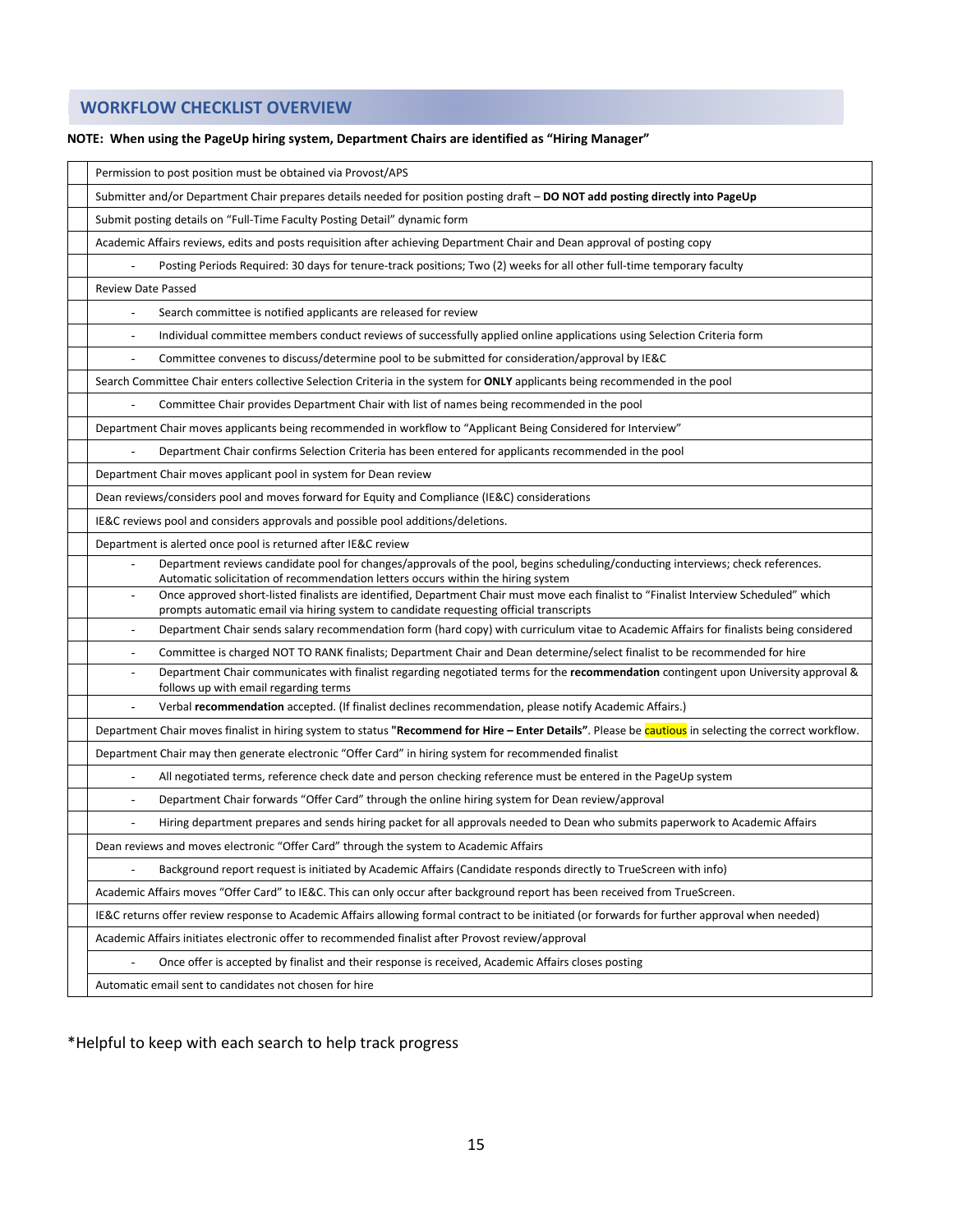#### <span id="page-15-0"></span>**FREQUENTLY ASKED QUESTIONS**

#### **Why can't I log into the hiring system?**

If you are a faculty administrator, verify you are on the employer/user website rather than the applicant site: **Mtsuemployees.pageuppeople.com** You may need to perform the "Single Sign-On" required by MTSU. Use the same standard FSA username and password used to access your computer daily. Search committee members should use the link provided in their email notification that review of applicants may begin. Access to applications will not be available for committee members until that access is provided after the Review Date has arrived.

#### **What if I need to conduct an emergency hire?**

The Department Chair should complete the Request for Waiver of Search Procedures located at: [https://www.mtsu.edu/provost/forms/WaiverofSearchProcessRequest.pdf.](https://www.mtsu.edu/provost/forms/WaiverofSearchProcessRequest.pdf) This form must be routed through the Dean, Provost, and IE&C Assistant to the President for signature approval to hire. If email exchange/letter relating to the hire without a search (HWO) has occurred, it is helpful to attach it to the waiver form as support BUT it cannot replace the required form. (See Page 8.)

#### **What if I need to change a position number on a requisition?**

The Department Chair should contact the Faculty Recruitment Specialist for help to change position numbers. It is helpful to reference the position title, requisition number, and old and new position numbers. Please copy Associate Provost of Academic Administration and Resources and IE&C on this email so all are informed of the decision.

#### **Can we interview candidates at our conference?**

Conference interviewing/visits are informal and should be used as a form of advertising. If individuals request interviews at the conference, use this opportunity to promote the university and encourage them to apply through the online hiring site a[t https://careers.pageuppeople.com/1047/cw/en-us/listing/](https://careers.pageuppeople.com/1047/cw/en-us/listing/)

Conference interviewing can ONLY be used when **ALL** the following criteria are met:

- The initial finalist pool **must** have been approved by IE&C as an initial interview (similar to telephone interviews to assist in narrowing the applicants to two or three finalists for on campus interviews).
- This is a common discipline practice.
- The search committee should be represented during the interview; federally recognized ethnic minority and female representation from the search committee **must** be present.
- If this method is used, all candidates in the pool **must** be interviewed in some form.
	- o All applicants in the pool unable to attend the conference **must** be given the opportunity to come to campus at their own expense for a face-to-face or telephone interview. (MTSU Policy No. 21) <https://www.mtsu.edu/policies/governance-and-compliance/021.php>

# **What if we cannot narrow our applicant pool to only two or three candidates based on the submitted information?**

Some applicant pools are very large with more than a few applicants that appear to be ideal for the position. If this is the case and the finalist pool cannot be narrowed to only two or three candidates, a multi-tiered interview process may be used. For example, if a search committee can only narrow the interview pool to four or more candidates (ideally no more than six), once the larger pool has been submitted to/approved by IE&C for approval, telephone/video interviews may commence to identify the short-listed finalists. Reference checks, may also be used as a screening tool to limit the approved interview pool to two or three candidates for final interviews.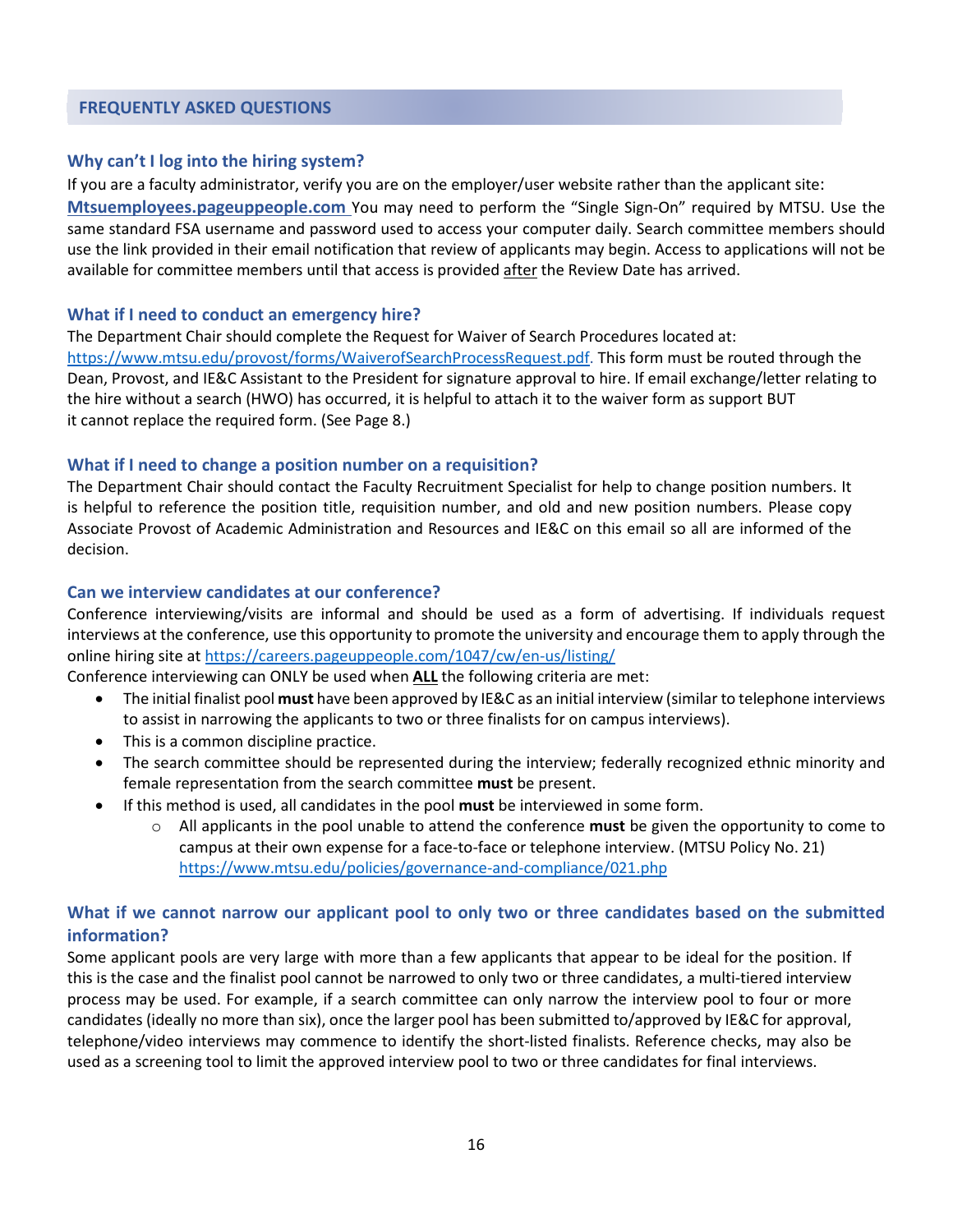#### **Frequently Asked Questions (Continued)**

#### **May I conduct video interviews in place of telephone interviews?**

Yes, when trying to identify the "short-list" from a larger approved candidate pool, the search committee may prefer video interviews. This should be communicated to all approved candidates. If a candidate chooses not to interview via video, then a telephone interview should be conducted with them. To ensure equality, please make sure the format of your telephone and video interviews is consistent. (Reference Page 9 and Page 11 of this guide.)

### **What if I want to add more candidates to the interview pool after I have received my initial interview pool approved?**

The Department Chair should submit the additions (along with their Selection Criteria information provided by your committee) through the hiring system to the Dean for approval. The Department Chair should note the names of the additions being considered in the email alert forwarded regarding the pool. This prevents confusion by all parties who have to review the additions. The Dean will then forward to IE&C with an email alert, and they will review and respond.

#### **What if I cannot find a finalist for my position?**

The Department Chair should send an email to IE&C and request permission to fail the search. It is helpful to reference the position title, requisition, and position number in this email. Please copy the Associate Provost of Academic Administration and Resources and the Faculty Recruitment Specialist on this email so they are informed of the decision. After IE&C approves the failed search, the Faculty Recruitment Specialist will cancel the search in the online hiring system, which automatically removes the posting from the MTSU career page as well as other outside ad sources contracted. Applicants to the posting will receive email notification of the cancelled search.

### **A candidate has asked for the names of the search committee members: May I give the candidate the names?**

Yes. If a candidate asks for the names of the search committee members, you should provide the list of names. You do not have to provide the names to the other candidates unless you are asked for them. A candidate may want to know the names of the search committee so he/she can send a thank you note. During the on-campus interview, it is recommended that each candidate be given an agenda that lists all the names of the people serving on the search committee.

#### **May a department display application materials for faculty searches?**

Yes, but remember searches should remain confidential. If the search committee determinesthey would like to display the application materials to receive feedback from the faculty and staff members in the department, it should only occur for a short time after the Review Date passes for the job posting. Internal candidates or those considering applying MAY NOT have access to other candidates' materials. Application materials could be displayed after the search committee has selected their finalists for the position.

> Internal candidates **may not** be provided other applicant/candidate information **OR** participate in the other candidates' presentations/meetings during the search.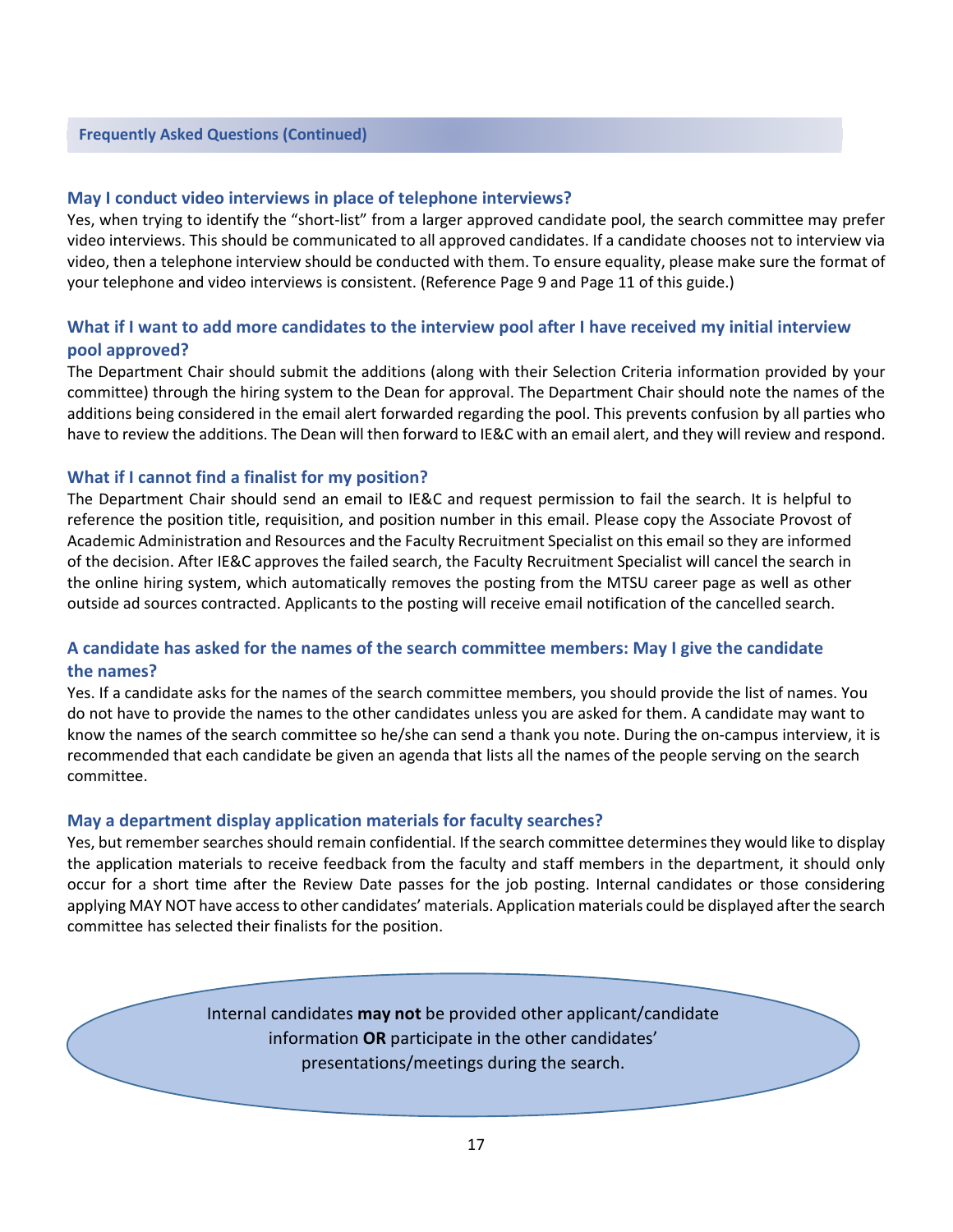#### **Frequently Asked Questions (Continued)**

# **Do internal applicants need to resubmit 3 recommendation letters and official transcripts even though they have been working at MTSU for a number of years?**

In order to successfully apply, all applicants to posted faculty positions must provide names and contact information for three PROFESSIONAL recommenders at the time of their online application.

- Letters of recommendation are required for submittal through the hiring system and should:
- Be specific to the posting Be current (date cannot precede job posting date)
- Be on letterhead Be signed
- Be external to MTSU (As a last resort, internal letters may be accepted if applicants cannot provide external.)

Internal applicants who are current faculty members do not have to submit official transcripts unless a new degree has been conferred that is not already on file in our office. If an internal applicant is currently in a classified or administrative position and has applied for a faculty position, Academic Affairs will need official transcripts for all college degrees. If in doubt, you may contact the Faculty Recruitment Specialist, 898-5128, to verify whether or not Human Resource Services or Academic Affairs has official transcripts.

# **I have three positions listed on a requisition, but I am only ready to offer the job to one person right now. May I get approval for one finalist and then seek approval on the other two finalists?**

Yes, the Department Chair can send each selected candidate through the system separately.

#### **When will applicants know they are not selected for a position?**

After Academic Affairs receives acceptance of the electronic contract from the recommended finalist(s), the Faculty Recruitment Specialist will close the posting in the online hiring system. When the posting is closed, the online hiring system will automatically send a letter of regret via e-mail to all applicants and candidates to notify them the position is filled. This email notification may be sent months after the position was originally posted to MTSU's job website. However, departments are cautioned not to inform applicants too quickly when they are not considered in the initial review. Doing so would hinder the option to reconsider them later in the search process if needed.

#### **Who handles classified and administrative positions?**

Human Resources handles all classified and administrative positions. Please contact the Employment Specialist at 898-2928.

#### **What Onboarding occurs after the contract is signed?**

- Academic Resources will send contract and payroll documents to Human Resources.
- Employee data is checked and entered into Banner.
- Once data is confirmed, employee is activated for faculty roles (this generates a report to ITD).
- ITD will send an email to the new hire at their personal email account with information regarding their MTSU email and Pipeline setup. This email refers them to their department for their M#. The new hire email is also sent to the department administrative assistant so they will be aware the faculty member is now an active employee in Banner and will be contacting them for the M#.
	- **(***Due to security violations, please DO NOT forward the email you received from ITD to the new employee.)*
- When the new faculty member completes their part of the email/Pipeline setup, they will have full access to the Pipeline Faculty Services tab.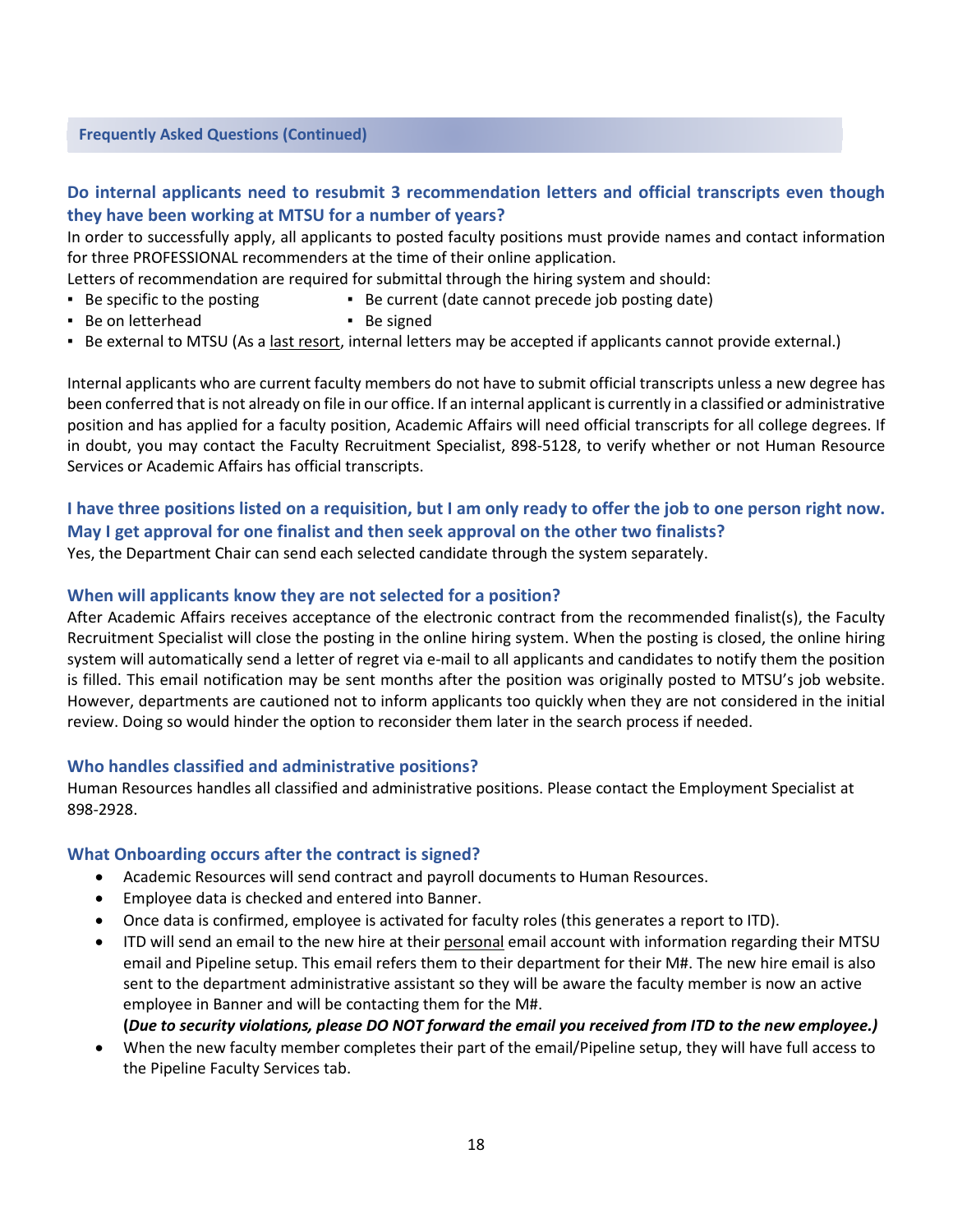# <span id="page-18-0"></span>**RECRUITMENT LINKS to HELPFUL TOOLS**

#### **FORMS:**

Faculty Line-Request Template [https://www.mtsu.edu/provost/recruit\\_documents/Faculty\\_Line\\_Request\\_Form-AY2020-21.xlsx](https://www.mtsu.edu/provost/recruit_documents/Faculty_Line_Request_Form-AY2020-21.xlsx)

Academic Resources Faculty Posting Request [https://itdwebapps.mtsu.edu/DFPassThrough/DFCasAuth?TargetResource=https%3a%2f%2fdynamicforms.](https://itdwebapps.mtsu.edu/DFPassThrough/DFCasAuth?TargetResource=https%3a%2f%2fdynamicforms.ngwebsolutions.com%2fSubmit%2fStart%2fa55a4ceb-90c4-4135-acb2-0d2020e6b6c7) [ngwebsolutions.com%2fSubmit%2fStart%2fa55a4ceb-90c4-4135-acb2-0d2020e6b6c7](https://itdwebapps.mtsu.edu/DFPassThrough/DFCasAuth?TargetResource=https%3a%2f%2fdynamicforms.ngwebsolutions.com%2fSubmit%2fStart%2fa55a4ceb-90c4-4135-acb2-0d2020e6b6c7)

Faculty Applicant Selection Criteria Form (Fillable Excel form) <https://mtsu.edu/provost/recruit.php>

Full-Time Faculty Hiring Checklist [https://www.mtsu.edu/provost/recruit\\_documents/hiring\\_online.pdf](https://www.mtsu.edu/provost/recruit_documents/hiring_online.pdf)

Salary Recommendation for Faculty Candidate <https://www.mtsu.edu/provost/docs/facsalrec.pdf>

Start-Up Request (For Tenure-Track ONLY)

Be sure to obtain ORS review/approval signature on form when ORS fund support is provided. <https://www.mtsu.edu/provost/forms/startupfunds.pdf>

Academic Preparation Certification [https://www.mtsu.edu/provost/recruit\\_documents/apc.pdf](https://www.mtsu.edu/provost/recruit_documents/apc.pdf)

**FORMS: For Hires Without a Search – HWO** (Reference Page 8) Request for Waiver of Search Procedures <https://www.mtsu.edu/provost/forms/WaiverofSearchProcessRequest.pdf>

Full-Time Faculty Hiring Checklist Without a Search [https://www.mtsu.edu/provost/recruit\\_documents/hiring\\_paper.pdf](https://www.mtsu.edu/provost/recruit_documents/hiring_paper.pdf)

Electronic Background Check for Adjunct/HWO FTT <https://mtsu.edu/provost/forms/BackgroundADJandHWOonly.pdf>

> Periodic updates to the above links may occur. Because of this, **please do not save the documents** on your desktop but rather go to the form via these links to ensure you are using the most current version of the form.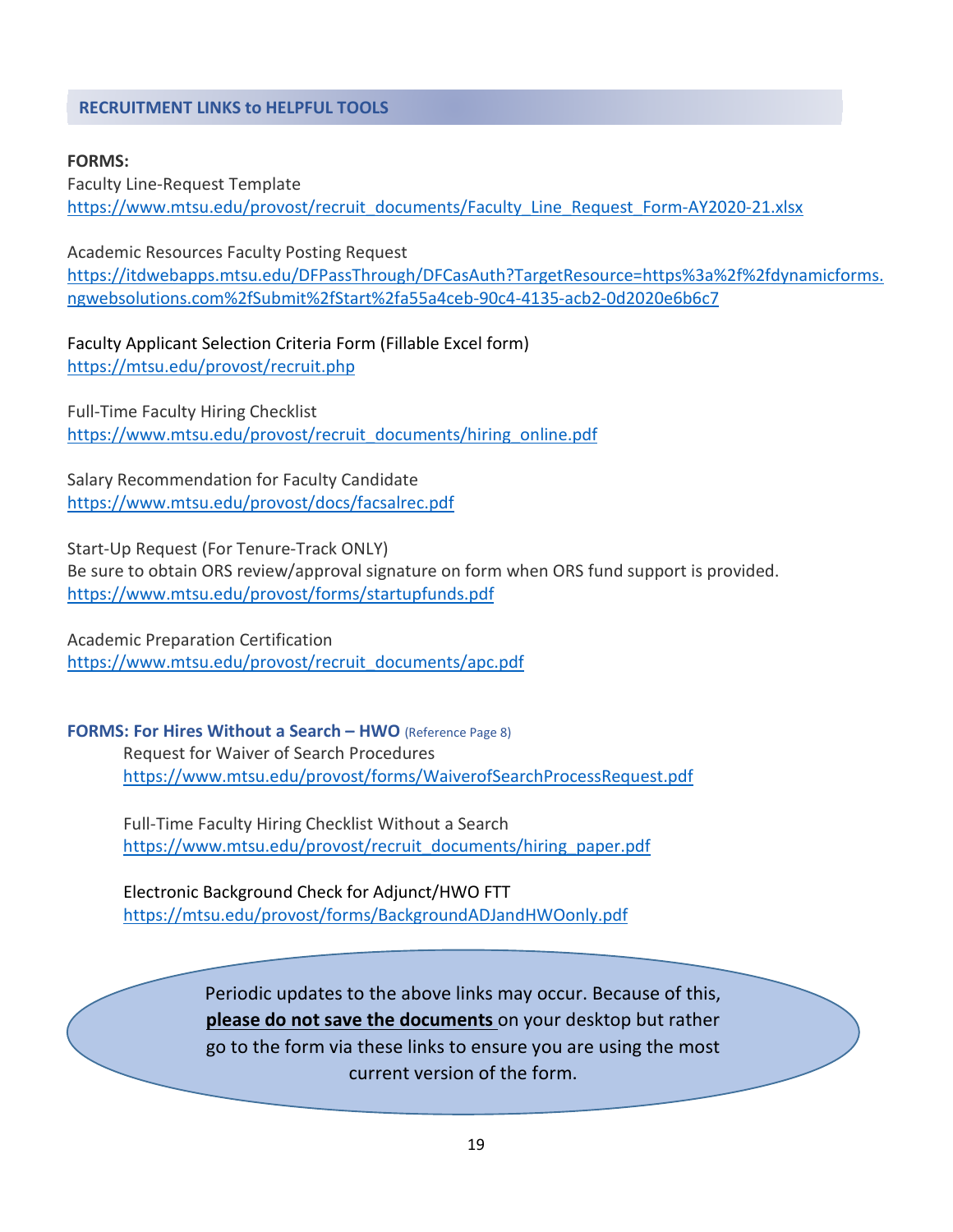# <span id="page-19-0"></span>**APPENDIX A REFERENCE GUIDE FOR SEARCH COMMITTEE**



This Reference Guide for Search Committee Members is intended to provide additional assistance throughout the faculty screening and hiring process. We have included a quick overview of the review process and several tips on screening and conducting interviews along with helpful resources.

*It is very important for search committee members to review this entire Full-Time Faculty Recruitment Guide (particularly the SCREENING APPLICANTS section) so they familiarize themselves with the recruitment and hiring process. Efforts should also be made to attend the Faculty Recruitment Roundtable sessions when they are made available to discuss recent potential changes and share knowledge of past experience with new committee members.*

Some of the information contained in this reference guide was contributed by the College of Basic and Applied Sciences and other information was adapted from "Search Committees: A Tool Kit for Human Resource Professionals, Administrators."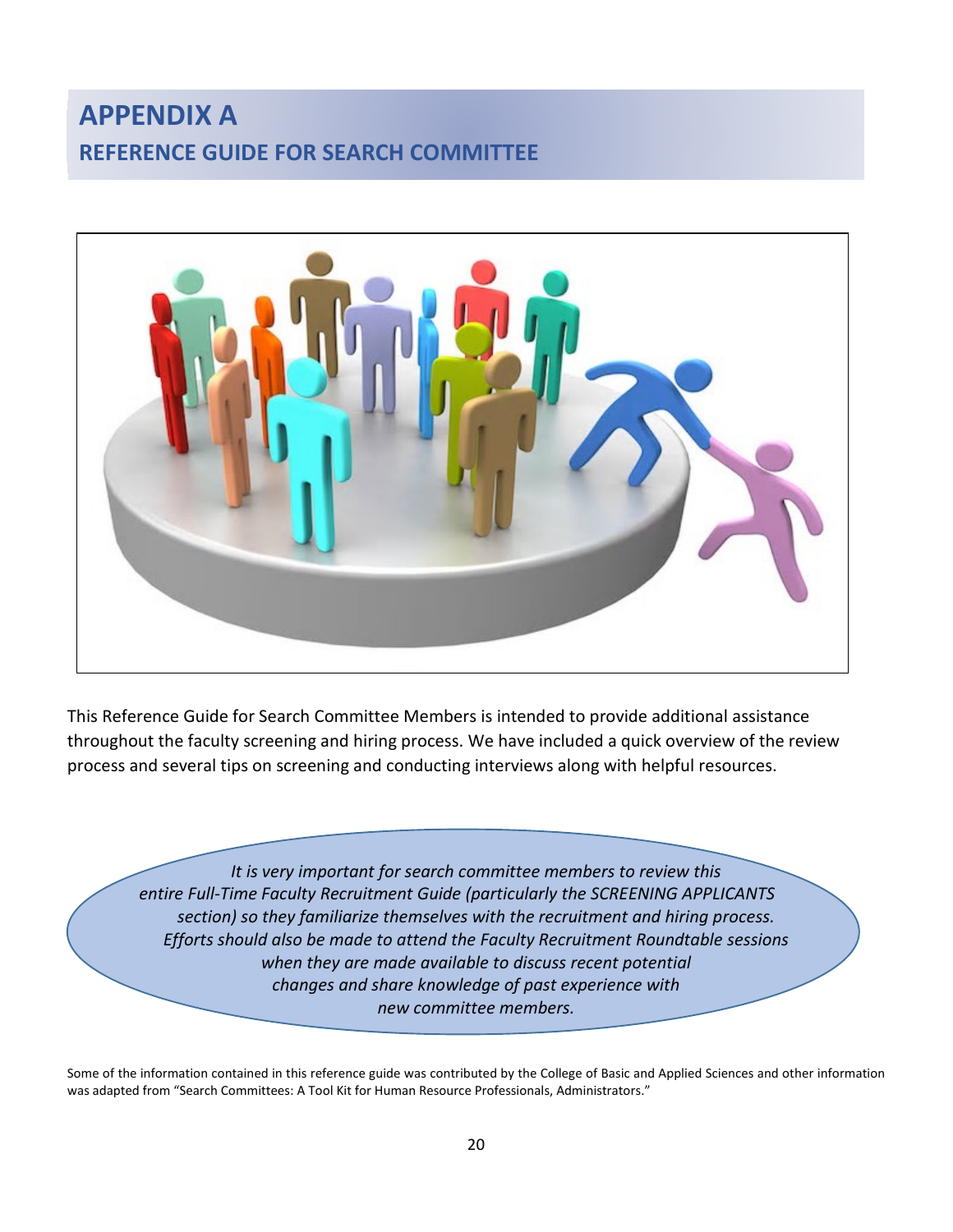Committee members will not be able to review applicants prior to the Review Date established for the posting. The email provides a link to access the applicants/materials as well as a link to the Selection Criteria Form each committee member will use to perform their individual reviews. PLEASE REFER TO THE "Using the System" guide for step-by-step instructions for reviewing applicants. The Search Committee Chair will be the only committee member to enter information into the PageUp hiring system.

> No contact with an applicant may occur until approved by IE&C in the pool as a "candidate for the position."

If a search committee member has questions about using the hiring system, please reference the committee member's step-by-step instructions for performing your review as provided by the Faculty Recruitment Specialist and made available to committee members or you may call (615) 898-5128.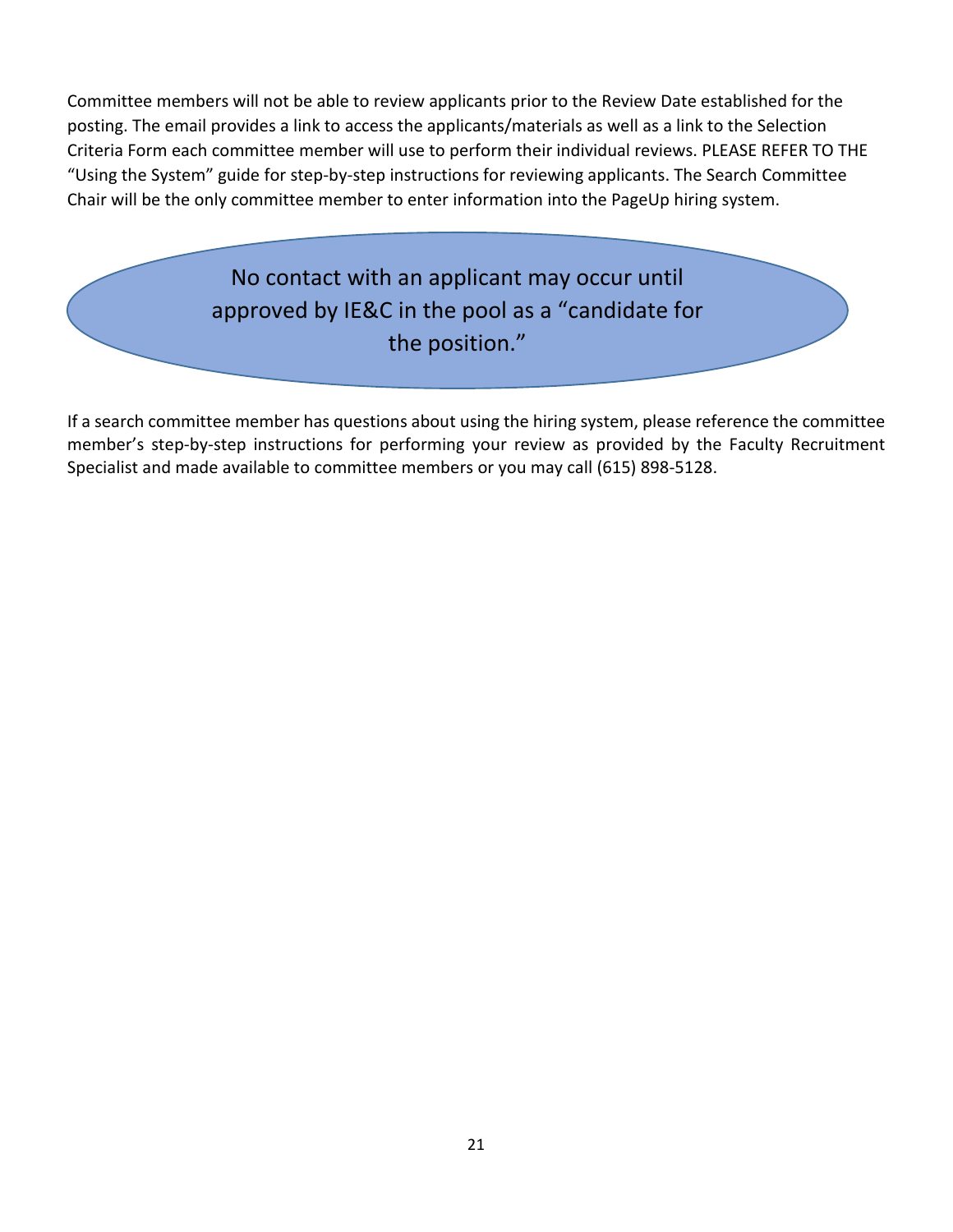# **Search Committee Process in Review**

- 1. Decide on criteria to be used during review of applicants which **must** adhere to posting;
- 2. Determine the best timeline for completion noting the Provost's Optional Recruitment Timeline;
- 3. Individually review applicants eliminating any who failed to successfully apply and use the Selection Criteria Form to document your individual review. DO NOT enter your individual critique into the online hiring system but rather limit your comments to the selection form;
- 4. Convene as a committee and compare top candidates to define a reasonably sized, high-potential candidate pool;
- 5. Search Committee Chair will enter selection criteria (e.g., strengths/limitations) for ONLY those applicants being recommended in the pool – DO NOT RANK;
- 6. Provide Department Chair with the list of applicants being recommended in the pool;
- 7. After pool review by IE&C, confirm approved candidates noting any changes that may have been made by IE&C;
- 8. Letters of Recommendation (automatically solicited through the system) must be returned via the unique link assigned and provided to each recommender within the solicitation;
- 9. Large pool when using tiered approach, initiate contact to schedule phone/video interviews, "Short-List" pool (typically 2-3 candidates) – initiate contact to schedule final interview; On-campus interviews **are not** required for other faculty position types but should occur for all tenure-track positions;
- 10. Department Chair changes status for short-list finalist in the hiring system to "Finalist Interview Scheduled." *(This is an important step to help initiate system prompts!);*
- 11. On-campus interviews are required for tenure-track finalists but **not** required for other faculty position types which can be conducted via telephone/video; (Currently, as of Fall 2022: Tenure-track candidates may choose to participate in final video interviews rather than on-campus interviews. If one candidate chooses a video interview rather than an on-campus interview, all finalist candidates must be offered the same option. Be sure to include your typical on-campus interview participants (e.g. Department Chair, Dean) also during these final video interviews.)
- 12. Department Chair submits salary recommendations along with CV to Ms. Becky Cole;
- 13. Check references **(Letters of Recommendation are not the same thing as reference checks.)** A finalist's current employer reference check MUST occur prior to formalizing your recommendation of that finalist;
- 14. Committee shall not rank finalists; Department Chair and/or Dean will determine finalist to be recommended.

Search committee members and the hiring Department Chair/Dean **may not** provide letters of recommendation for a candidate within the search. Letters may also not come from general dossier (e.g., Interfolio).

It is important to check references to limit employer liability, verify information, and reduce cost of rehiring/retraining. Checks will produce authenticity of information as it relates to such areas as work history or credential problems.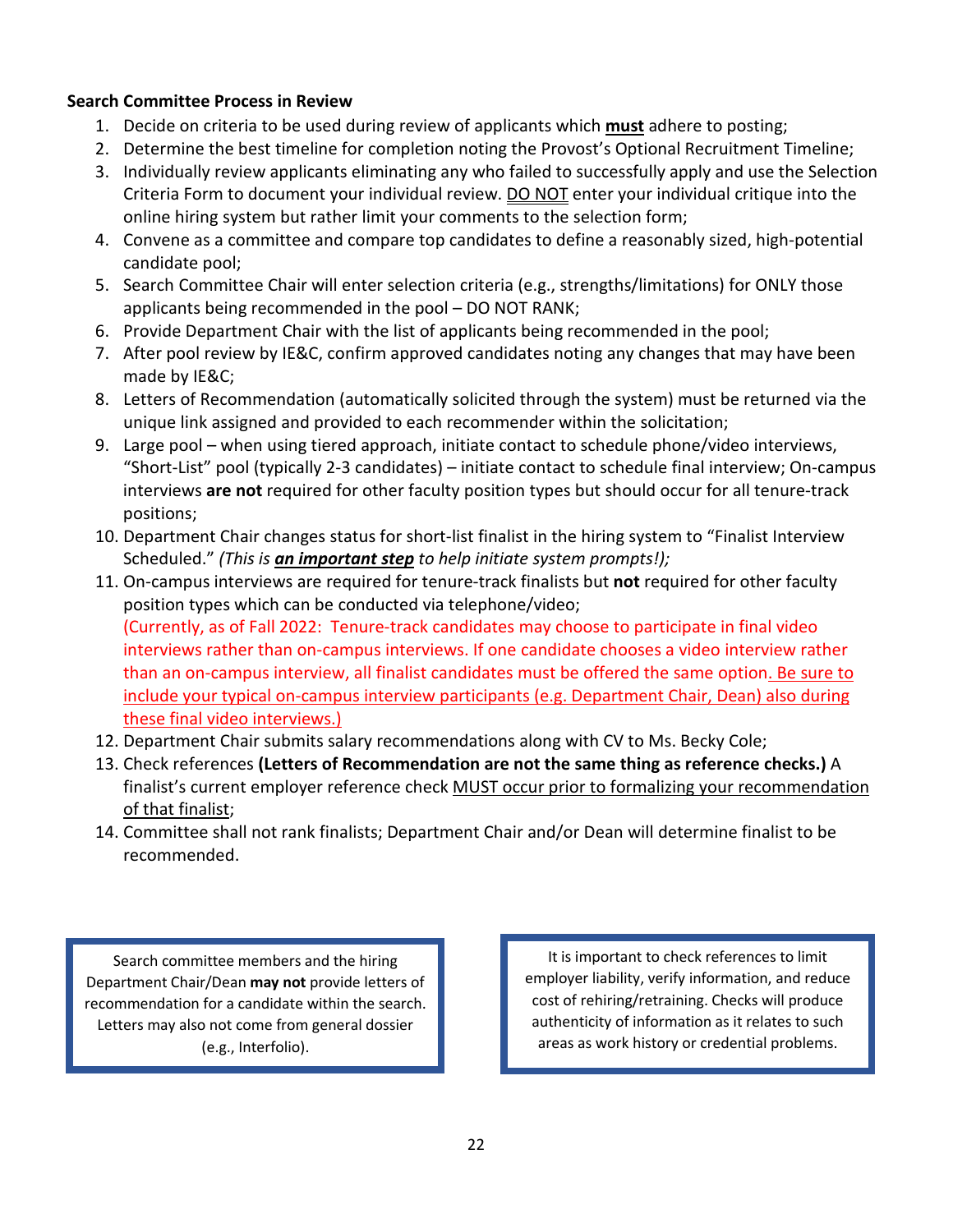## TIPS **– Before the Interviews:**

- Book an appropriate location.
- Review the job description.
- Draft and agree upon the interview questions to be asked. (MUST be the same for ALL interviewees.)
- Review the candidate's résumé/application.
- Agree on the format of the interview.
- Ensure that you know and can identify the indicators of the candidate's ability to perform the job.

# TIPS **- Telephone Interviews:**

#### **Planning and Arranging the Interview**

- Schedule a call of no more than 30 minutes with interviewee and interviewers.
- Review interviewee's application materials.
- Determine the order in which the interviewers will ask the prepared questions.
- Test speakerphone and teleconferencing equipment and procedures. (Audio records of interviews are helpful IN CASE a committee member cannot attend.)

#### **Conducting the Interview**

- Introduce the individuals participating in the interview and describe how the interview will be conducted.
- Make the interviewee aware if you are recording the session.
- Ask questions pertaining to the vitae (e.g., questions about gaps in employment, special training, or a change of professions).
- Ask why the person is interested in leaving his or her current position.
- Ask one or two technical questions about the job.
- Ask one or two questions that will help you determine the interviewee's complement to your department and the campus community (e.g., "what is your philosophy of  $\qquad$ ?").
- Ask follow-up questions as appropriate.
- Ask the interviewee if they have any questions.
- Explain to the interviewee the next step in the selection process.
- Thank candidate for his or her time.

# TIPS **- On-Campus Interviews (required for tenurable positions ONLY);**

#### **Interview Preparation Checklist**

- Hiring department or college sends Welcome Package to interviewees.
- Confirm travel and lodging arrangements.
	- o **Candidates must make their own airline reservations** and purchase their airline tickets. Reimbursement will be made after the travel has been completed. MTSU does not pay for airline tickets in advance. If a cancellation or reimbursement is required, the airlines will only make those to the person named on the ticket.
	- The Department Chair or designee should make hotel reservations for each candidate. It is ideal to limit lodging for faculty candidate interviews to one night unless it is absolutely impossible to do so. Lodging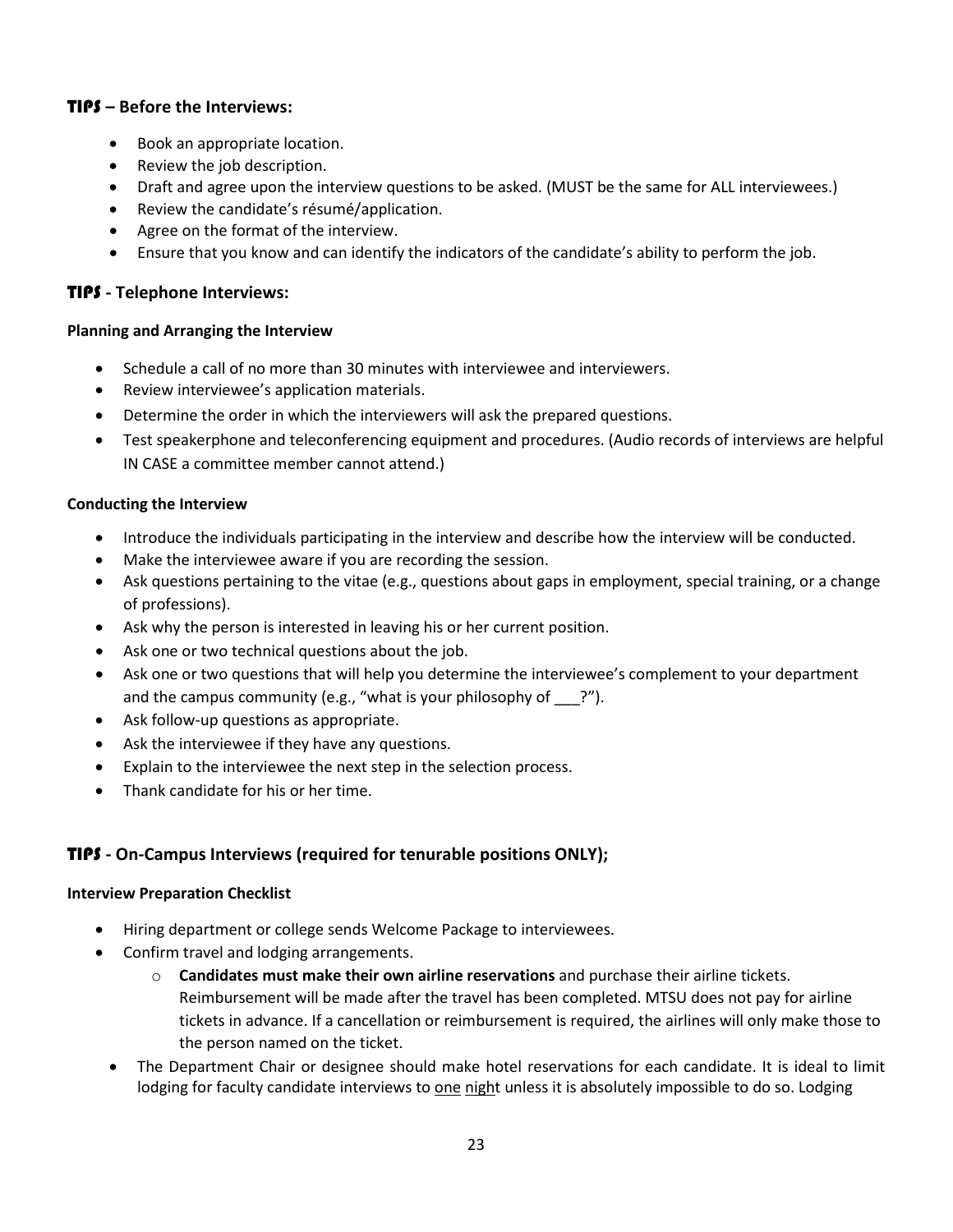expenses should be directly billed to the department (will be paid from the college recruitment account.) Make sure the hotel provides the in-state rate or lower.

- Arrange transportation from airport or other location.
	- $\circ$  Search committee members should be responsible for picking up candidates from the airport, hotel, getting them back to the hotel, airport, etc.
	- o *Caution* should be used during the travel time to/from airport being sure not to venture into areas of conversation considered inappropriate for an interview.
- Arrange tour of local community (if appropriate).
- Arrange campus tour.
	- o Search committee members should escort candidates around campus to interview sessions.
- Arrange interview by search committee that should include Department Chair and Dean.
- Arrange meeting with Vice Provost for Research Services.
- Include Provost in on-campus interview for upper level administrative faculty positions (Dean, Chair)
- Schedule candidate's presentation. (Internal candidates **may not attend** presentations by other candidates.)
- Schedule meals and breaks as appropriate.
	- o Search committee members should take candidates for meals.

**Note**: Search committee members may be reimbursed for travel expenses to transport a candidate to and from the airport by completing a Claim for Travel Expenses form. The faculty member who pays for a candidate's meal and the meal of any other faculty member in attendance **(limited to 2 additional)** may be reimbursed for those meals by completing an Authorization for Purchase of Meals form. Receipts are required for guest meal reimbursements. Alcohol is **not** reimbursable.

### TIPS **- Good Interview Questions to Consider for Faculty:**

- Describe your teaching style.
- Describe your teaching philosophy.
- What technology applications have you utilized in the classroom?
- How do you engage students, particularly in a course for non-majors?
- Share your ideas about professional development.
- What changes have you brought to the teaching of- ?
- How would you go about being an advocate and resource for the use of technology in the teaching and learning process?
- What courses have you created or proposed in the past five years?
- What do you think are the most important attributes of a good instructor?
- Where would this position fit into your career development goals?
- How do you define good teaching?
- What do you think are your greatest strengths as an instructor? In which areas do you think you can use some further development?
- How do you think your teaching style can serve our student population?
- In what professional development activities have you been involved over the past few years?
- What pedagogical changes do you see on the horizon in your discipline?
- How would your background and experiences strengthen this academic department?
- How do you adjust your style to the less motivated or under-prepared student?
- What are your current research interests? Have you involved your students in your research?
- What is the most recent book and article that you've read?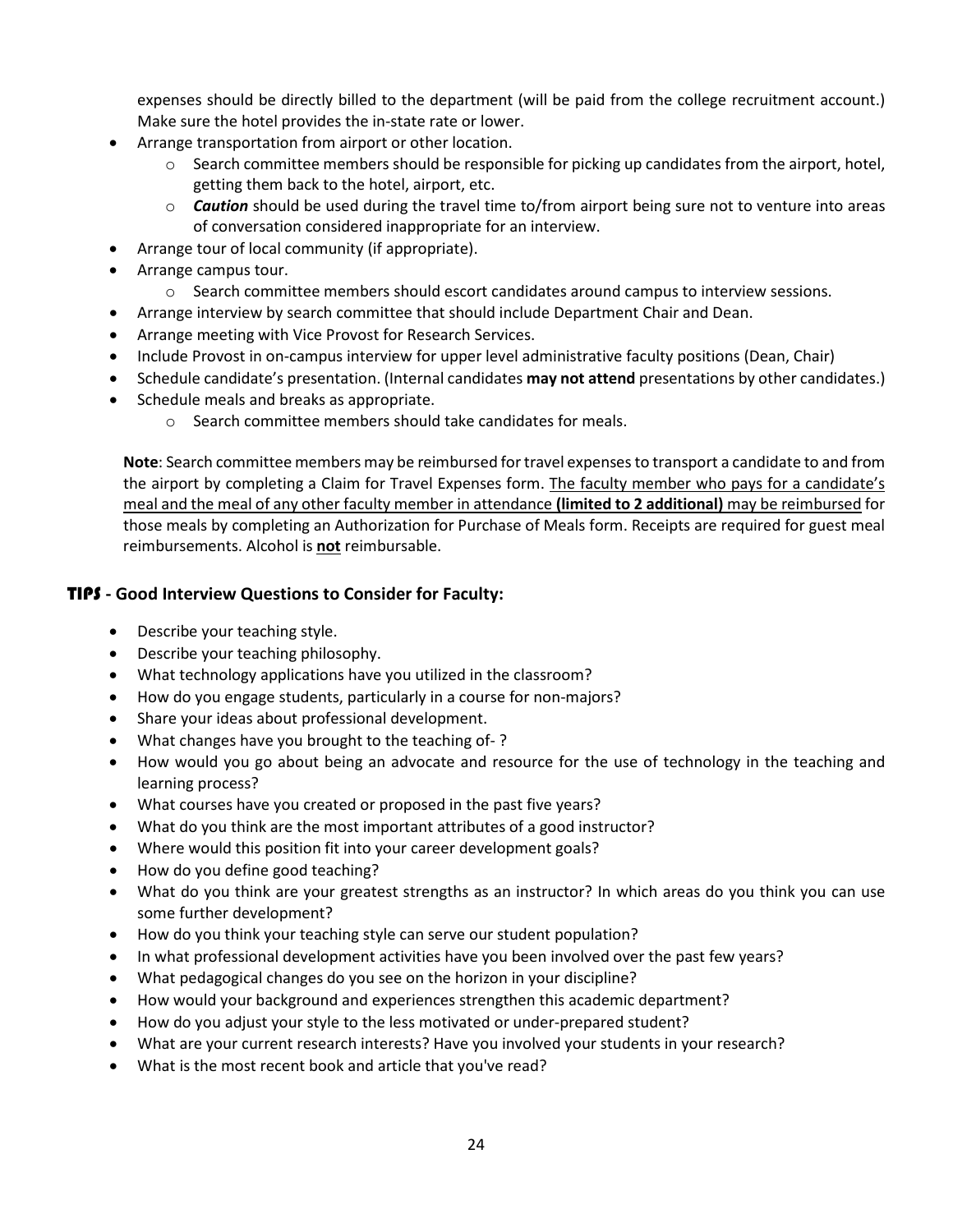# TIPS **- Interview Questions to AVOID**

- Where were you born?
- What is your birth date?
- How old are you?
- Do you have a disability?
- Are you married?
- What is your spouse's name?
- What is your maiden name?
- Do you have any children?
- Do you have child care arrangements?
- What is your race or ethnic origin?
- Which church do you attend?
- What is your religion?

### **Acceptable Alternative Questions** *(only if there is a bona fide, job-specific reason. If you ask one candidate, you must ask all candidates)*

- Do you have any responsibilities that conflict with the job's attendance or travel requirements?
- Are you able to work in the United States on an unrestricted basis?
- Are you able to perform the duties on the job description with or without reasonable accommodations?
- Do you have any conflicts that would prevent you from working the schedule discussed?
- What languages do you speak or write fluently?
- Have you worked under any other professional name or nickname?
- Do you have any relatives currently working for this institution?
- Would anything prohibit you from making a long-term commitment to the position and the institution?

### TIPS **– DO's & DON'Ts**

- **Limit closed questions** they elicit a one-word, yes or no answer. Example: Did you do curriculum development?
- **Ask open questions** they elicit expanded responses, allowing you to gauge their thought processes, values, etc. Example: Would you explain the process you employ when developing curriculum?
- **Avoid Leading Questions** leading questions suggest an answer; the candidate will feel compelled to agree with you. Example: You do like working on teams, don't you?
- **Ask only questions that are bona fide occupational qualifications –** ask questions directly related to the candidate's ability to do the job.
- **Stay away from questions that relate to protected classifications-** asking questions related to gender, race, nationality, age, disability, religion, etc. Example: You don't look old enough to have a PhD; how old are you?
- **If a candidate brings up classification, then it is okay –** if the candidate opens the door by asking about a particular area, then it is permissible for that topic to be discussed. Example: My husband is also a professor; do you offer spousal relocation services?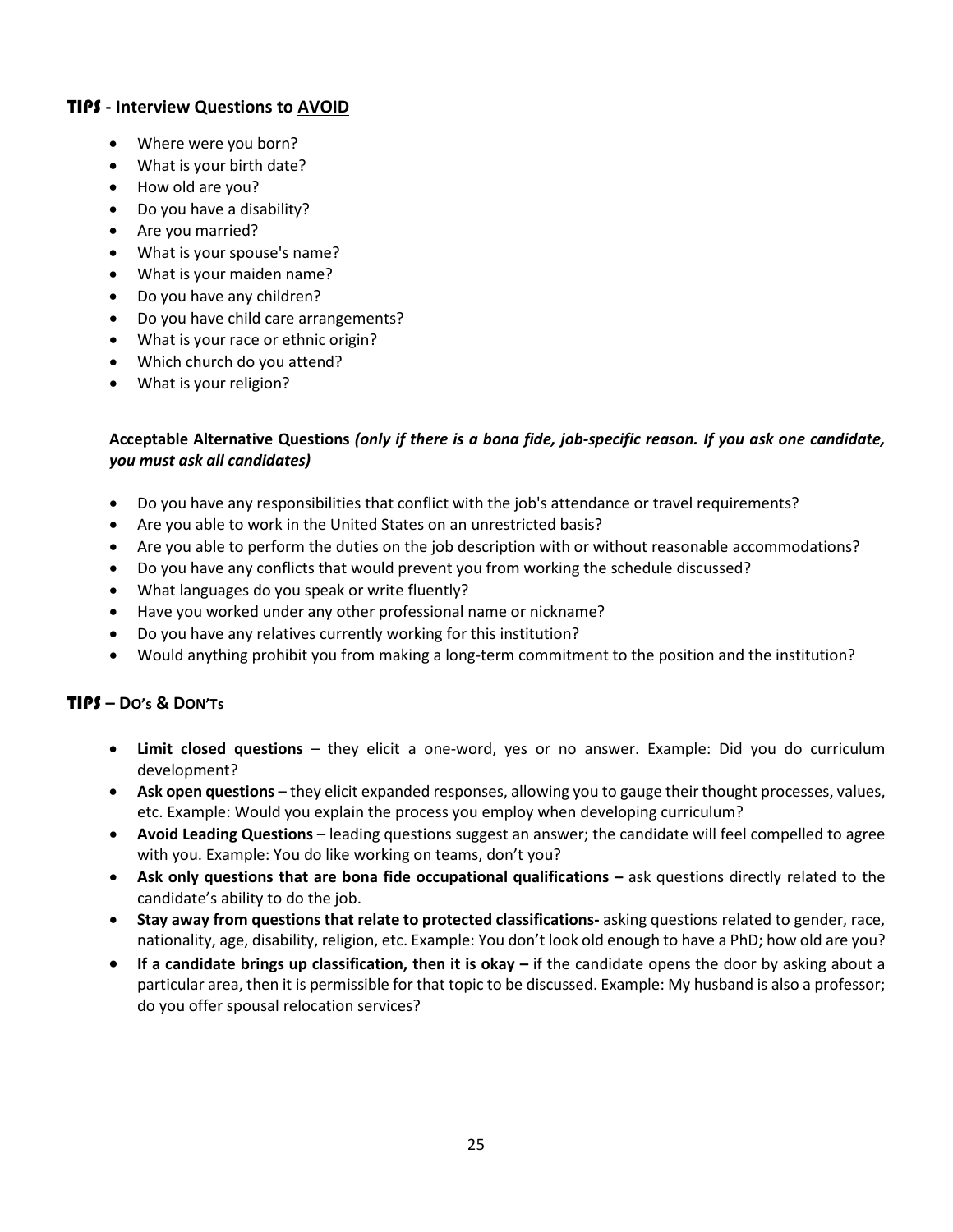# TIPS **- Questions for Evaluating Presentations**

- Was the presenter professional?
- Was the presenter well prepared?
- Was the learning objective clear?
- Did the presenter attempt to establish rapport with the audience?
- Did the presenter demonstrate mastery of his or her subject?
- Did he or she present the subject matter in an effective manner (that is, with sufficient clarity, at the right pace, and so on)?
- Were his or her handouts or other learning aides useful?
- Did he or she use the learning aides effectively?
- Did he or she handle questions well?
- Did he or she engage the audience and hold its attention?
- Did the presentation start and end on time?
- Did you learn something worthwhile from the presentation?
- Did the presenter display oral proficiency in the English language?

#### TIPS **- During the Interview**

- Let the applicant do most of the talking.
- Keep the interview on track.
- Observe nonverbal behavior.
- Take notes keeping in mind they **will** become a part of the search file. Use caution, notes you find helpful to identify a candidate could unintentionally indicate a bias for/against a candidate.
- Leave time for the candidate to ask questions.
- Notify the candidate that we **must** check references both listed and unlisted.
- Describe the remainder of the search process and the time it will take.
	- $\circ$  Express appreciation for the candidate's interest in the position. Ask if the candidate has any questions for the committee.
- Thank the candidate for his or her time.

#### TIPS **- After the Interview**

- Give the candidate a brief overview or written synopsis of benefits.
- Answer any questions related to salary (The salary recommendation should have been submitted to Academic Affairs and received back prior to the interview.)
- Evaluate the candidate.
- Document the interview.
- Search committee members should not have contact with a candidate after he/she leaves campus unless it is a common process being implemented for ALL interviewed candidates. If candidates contact search committee members, it is acceptable to answer questions. However, committee members **shall not** provide early notification of the recommended finalist to other candidates/applicants.